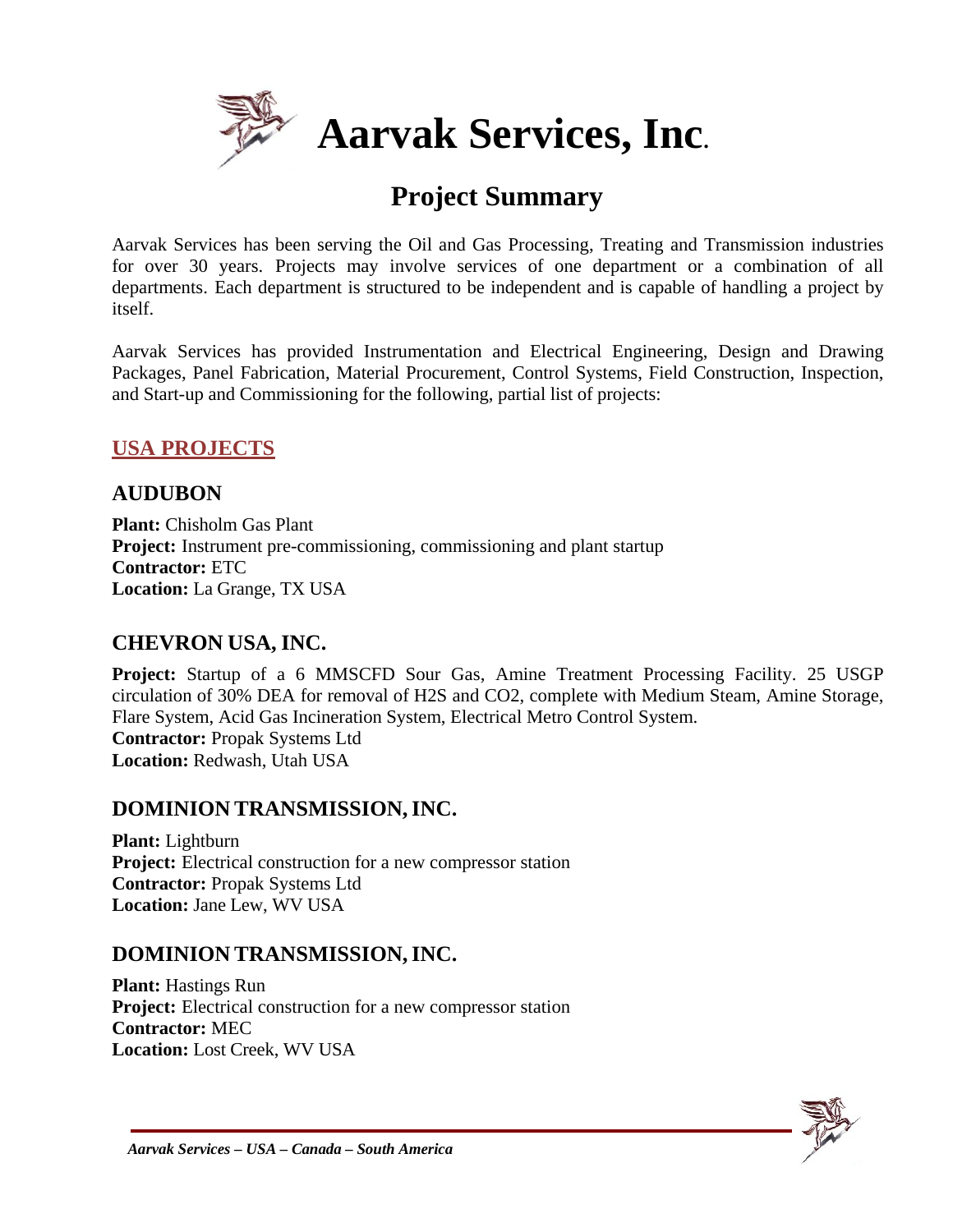#### **DOMINION TRANSMISSION,INC.**

#### **Plant:** Hastings NGL Plant

**Project:** A 200 MMSCFD Cryogenic Turbo Expander Plant, operating at -75 degrees C it is designed to recover propane plus LPG at 99% propane recovers. The major process equipment includes: Inlet Separation, two tower Molecular Sieve Dehydration unit, a six stream Brazed Aluminum Heat Exchanger, 3277 KW Mafi-Trench Frame 3.5 Turbo Expander, and Partially Refluxed Deethanizer Unit.

**Contractor:** Propak Systems Ltd **Location:** Pine Grove, West Virginia USA

#### **DOMINION TRANSMISSION,INC.**

**Plant:** Hastings NGL Plant **Project:** Electrical & Instrumentation replacement and repair to the LPG Cryogenic Turbo Expander Plant due to fire damage **Contractor:** Dominion Transmission, Inc **Location:** Pine Grove, West Virginia USA

#### **DUKE ENERGY CORPORATION**

**Plant:** Egan Hub Storage **Project:** Electrical & Instrumentation upgrade of an existing Gas Storage Facilities **Contractor:** TKE Engineering **Location:** Jennings, Texas USA **Location:** Hubbard, Texas USA

## **ENRON NORTHERN NATURAL GAS**

**Plant:** Hubbard Compressor Station **Project**: Complete Electrical and Instrumentation construction of new Control Room/MCC Building to the Hubbard Compressor Station **Contractor:** Bluewater Construction **Location:** Hubbard, Texas USA

#### **ENRONCORPORARION**

**Plant:** Enron Southwest Speaks Gas Plant **Project**: Electrical & Instrumentation of a complete ECC installation to a new Gas Processing Plant.

**Contractor:** The Hanover Group **Location:** Edna, Texas USA

#### **ENRONCORPORARION**

**Project:** Electrical & Instrumentation plant addition to an existing Gas Processing Plant.

**Contractor:** Nautilus E & C Inc **Location:** Sublette, KS USA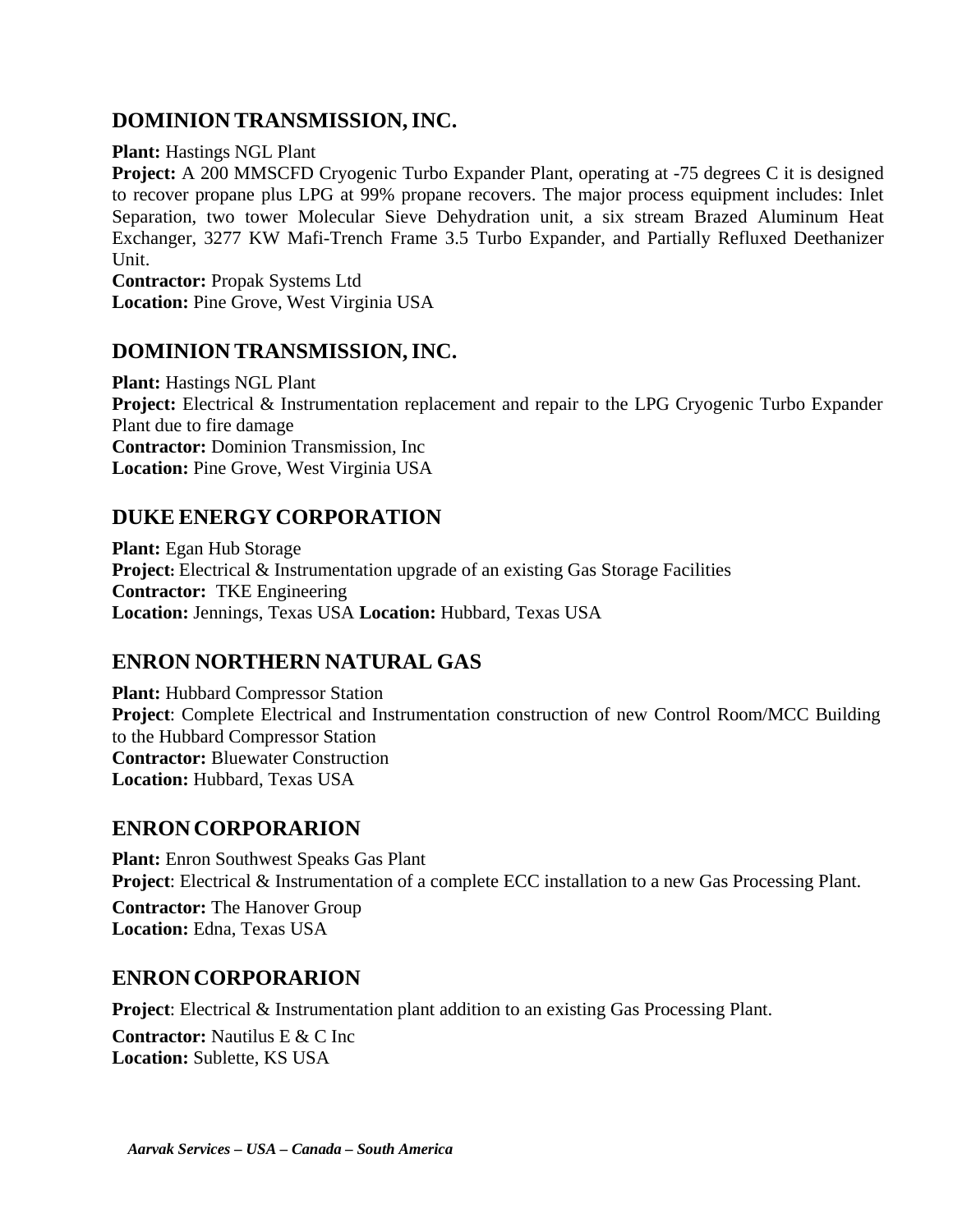#### **EQT**

**Plant:** Terra Compressor Station **Project:** Electrical construction to a new compressor station **Contractor:** MEC **Location:** Mt. Morris, PA USA

#### **EQT**

**Plant:** Saturn West Union **Project:** Electrical construction to an existing compressor station **Contractor:** MEC **Location:** West Union, WV USA

#### **EQT**

**Plant:** Orma Comprssor Station **Project:** Electrical construction to an existing compressor station **Contractor:** MEC **Location:** Orma, WV USA

#### **EQT**

**Plant:** Jones Compressor Station **Project:** Electrical construction to an existing compressor station **Contractor:** MEC

**Location:** West Norman Town, WV USA

#### **EQT**

**Plant:** Braden Run M&R Station **Project:** Electrical construction to an existing M&R station **Contractor:** Willbros **Location:** Waynesburg, PA USA

#### **EQUITABLE GATHERING L.L.C.**

**Plant:** Langley New NGL Plant **Project:** Electrical & Instrumentation for a new 100 MMSCFD Cryogenic Turbo Expander Plant, operating at -75 degrees C it is designed to recover propane plus LPG at 99% propane recovers. **Contractor:** Propak Systems Ltd **Location:** Langley, Kentucky USA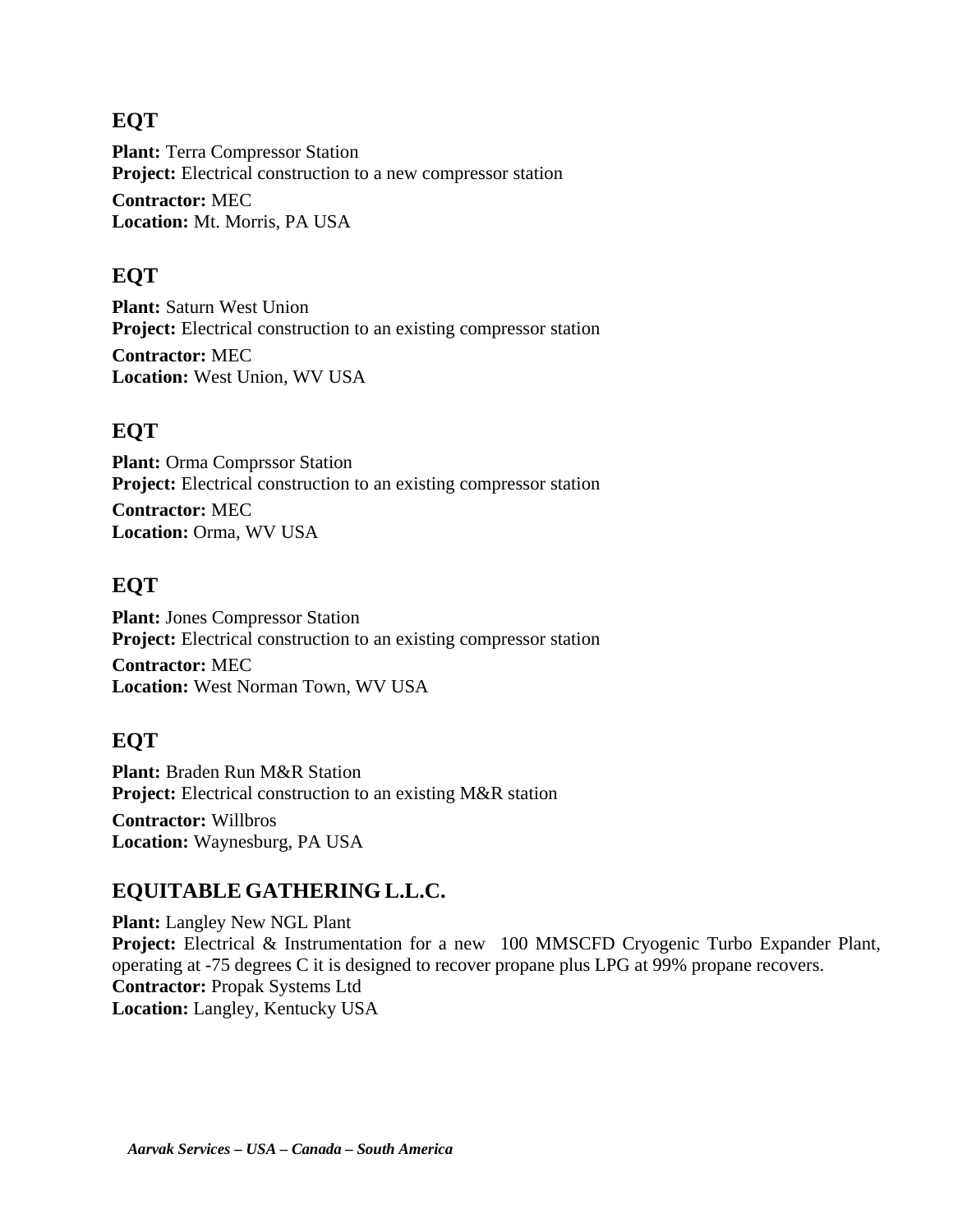#### **HOLNAM INC**

**Plant:** Holnam Cement Plant **Project:** Electrical Installation of High Voltage Cables **Contractor:** Holnam Inc **Location:** Midlothian, Texas USA

### **HOLNAM INC**

**Plant:** Holnam Cement Plant **Project:** Electrical construction to an existing Cement Plant **Contractor:** Lentjes Bisohoff Ltd **Location:** Midlothian, Texas USA

#### **HUNT OIL**

**Plant:** Fairway Gas Plant **Project:** Electrical construction to an existing compressor station **Contractor:** Schwob **Location:** Poyner, TX USA

#### **LG&E**

**Plant:** Center Compressor station **Project:** Electrical construction to a new compressor station **Contractor:** MEC **Location:** Horse Cave, KY USA

### **LG&E**

**Plant:** Magnolia Compressor Station **Project:** Electrical construction to a new compressor station**Contractor:** MEC **Location:** Magnolia, KY USA

### **LONE STAR**

**Plant:** Jackson Co Gas Plant **Project:** Instrument pre-commissioning, commissioning and plant startup **Contractor:** ETC **Location:** Ganado, TX USA

### **OCKLAND PIPELINE COMPANY**

**Project:** Electrical and Instrumentation installation to a Sulphur Recovery Unit for Removal of H<sub>2</sub>S and CO2, Amine Treatment, Dehydration and Processing 80 MMSCFD. **Contractor:** T.H. Russell Company **Location:** Buffalo, Texas USA

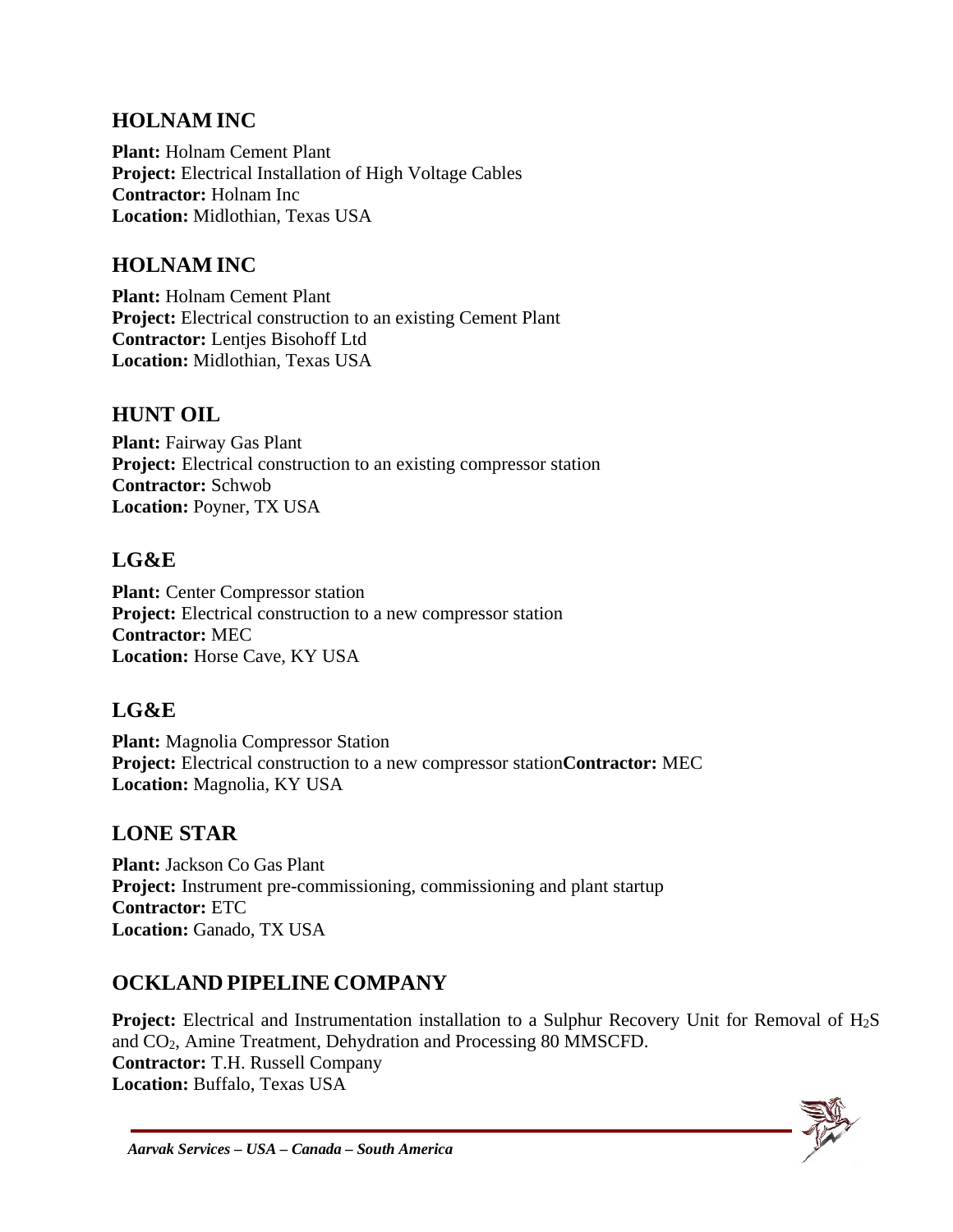#### **REGENCY GAS**

**Plant:** Kenedy Gas Plant **Project:** Instrument pre-commissioning, commissioning and plant startup **Contractor:** ETC **Location:** Karnes City, TX, USA

#### **SHELL WESTERN E&P**

**Plant:** TXL Gas Plant **Project:** Provide Project Inspection Services to TXL gas plant addition replacing existing refrigerated lean oil absorption process with Cryogenic Process, front end treating and compression to be used for third stage of inlet gas compression to feed Cryogenic facility. **Contractor:** Propak Systems Ltd **Location:** Notrees, Texas USA

#### **TECO GAS PROCESSING FACILITIES**

**Plant:** Livingston Gas Plant **Project**: Electrical and Instrumentation installation to a New 100 MMSCFD Cryogenic Turbo Expander Facility to recover NGL's with 74% Ethane Recovery 160 degrees F. **Contractor:** Propak Systems Ltd **Location:** Livingston, Texas USA

#### **TEXAS EASTERN TRANSMISSION**

**Project:** Electrical and Instrumentation installation to a MCC Change-out and Cooler Addition **Contractor:** Ranger Plant Construction **Location:** Oran Missouri USA

#### **THE HANOVER GROUP**

**Project:** Complete Electrical & Instrumentation EPC upgrade of a 3 MMSCFD Gas Processing Plant **Contractor:** The Hanover Group **Location:** Garwood, Texas USA

#### **UNION PACIFIC RESOURCES**

**Project:** Provide Electrical & Instrumentation Inspection for a 46,000 USG Debutanizer Facility in addition to an existing Processing Plants. Construction included all modifications. **Contractor:** Propak Systems Ltd **Location:** Coalville, Utah USA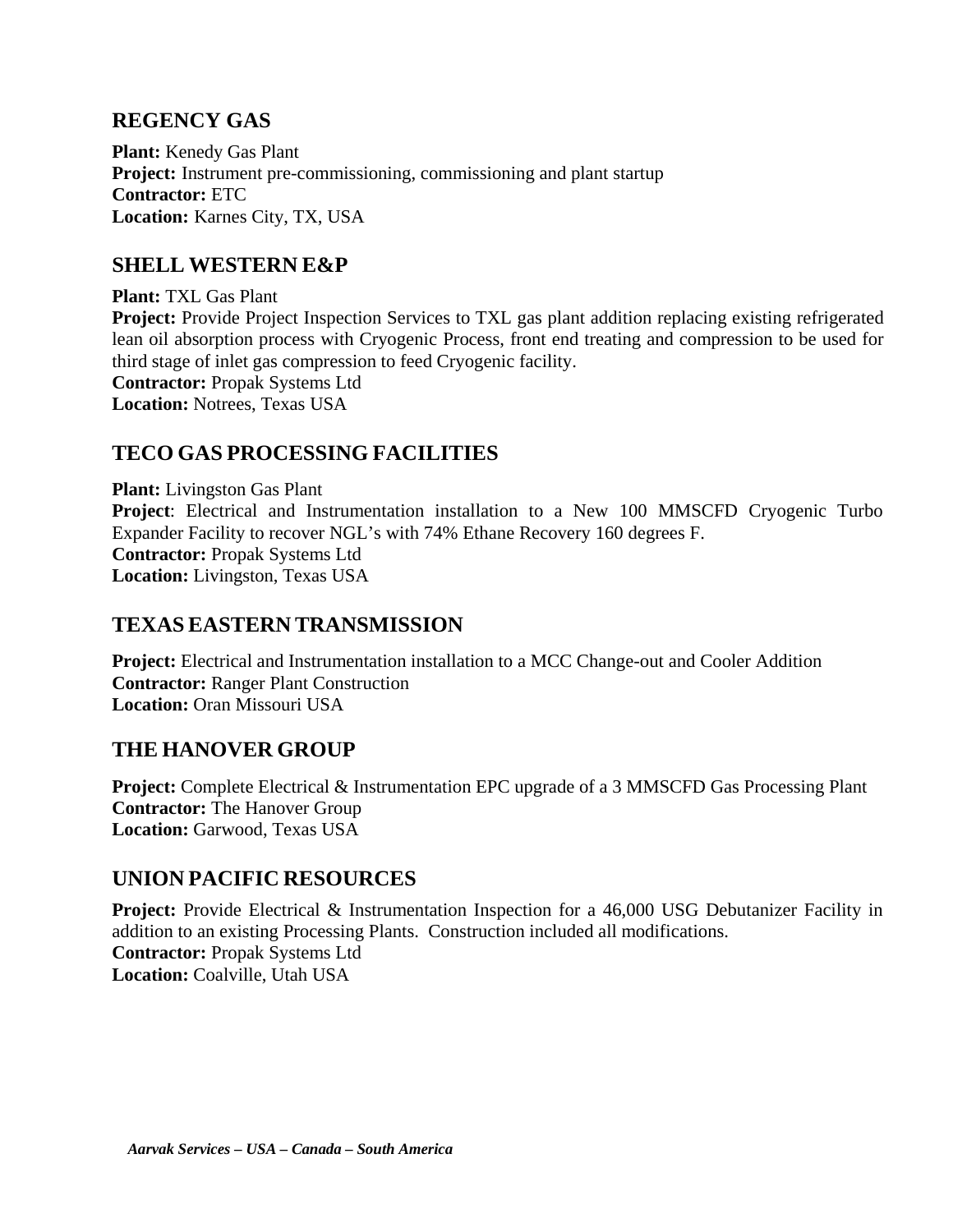#### **WESTERN GAS RESOURCES, INC**

**Plant:** Pinnacle Gas Treating, Inc. **Project:** Complete Instrument and Electrical Design of Control Systems and complete I&E Drawing package and As-Builts, Calibration, and Start-up assistance of 350 MMSCFD Sour Gas Facility. **Contractor:** Western Gas Resources, Inc **Location:** Palestine, Texas USA

#### **WESTERN GAS RESOURCES,INC.**

**Plant:** Various Locations **Project**: Electrical & Instrumentation revamp of existing Processing Plants, upgrading Instrument and Electrical Equipment and Services. **Contractor:** Western Gas Resources, Inc. **Location:** Giddings, Texas USA

#### **WESTERN GAS RESOURCES,INC.**

**Plant:** Katy Storage Facilities **Project:** Complete Electrical Design & Inspection of Six Compressors, Dehydration Stations and Underground Gas Storage Facility, along with an As-Built drawing package. **Contractor:** Western Gas Resources, Inc. **Location:** Katy, Texas USA

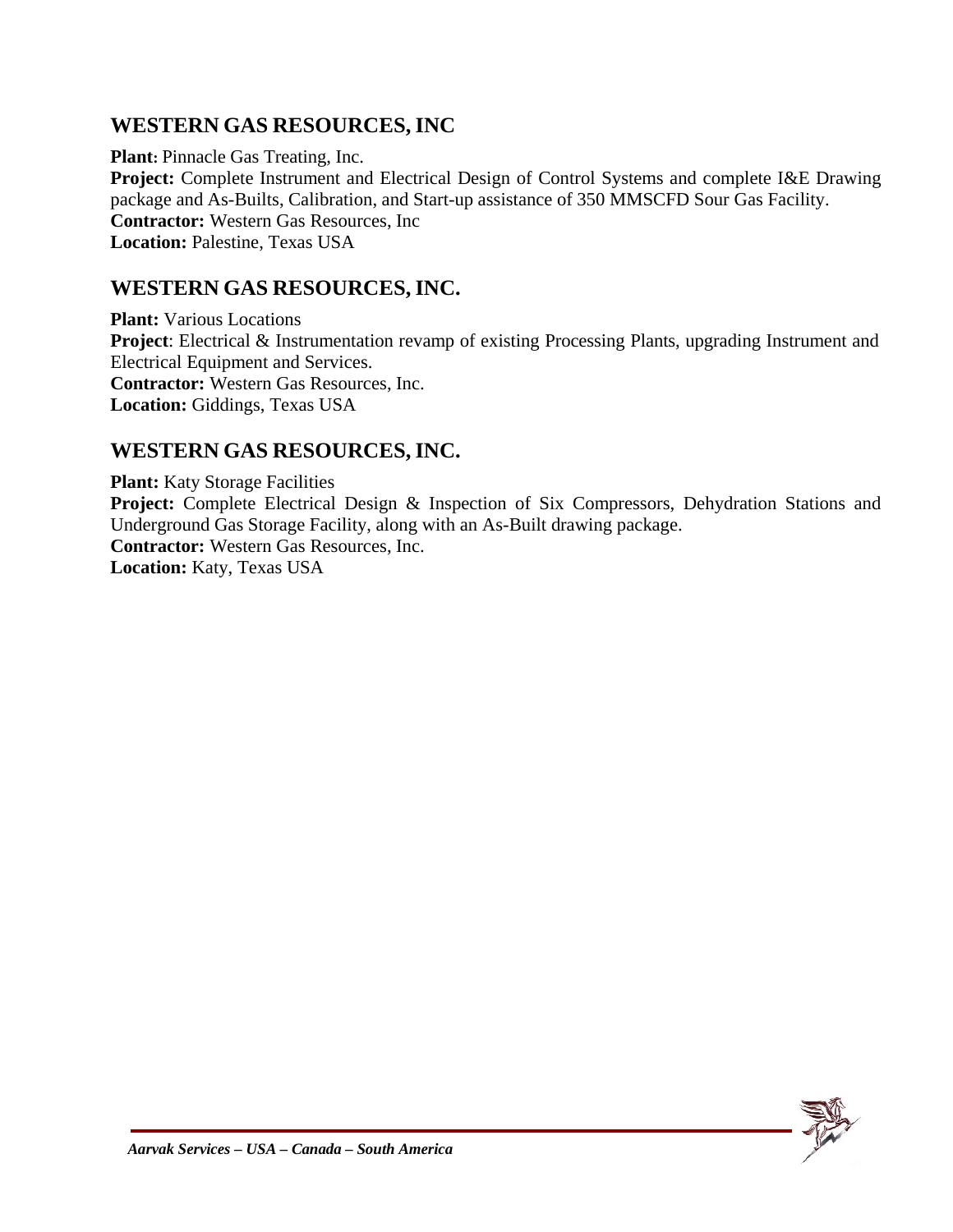## **CANADA PROJECTS**

#### **ALBERTA OIL SANDS PIPELINE LTD**

**Plant:** Oil Pumping Station **Project:** Electrical & Instrumentation Installation to Oil Pumping Station **Contractor:** Canuck Engineering Ltd **Location:** Edmonton, Alberta Canada

### **ALBERTA OIL SANDS PIPELINE LTD**

**Plant:** House River Gas Plant **Project:** Electrical & Instrumentation construction to House River Pumping Station **Contractor:** Plains Engineering Ltd **Location:** House River, Alberta Canada

#### **ALTEX RESOURCES**

**Project:** Electrical & Instrumentation construction of a new 7 MMSCFD, 100 GPM 50% MDEA sweetening package, 1200 PSIG design, 6.0 MM BTU/Hr. amine re-boiler duty. **Plant:** Altex Provost Gas Plant **Contractor:** Altex Resources **Location:** Provost, Alberta Canada

#### **AMERADA MINERALS CORPORATION OF CANADA LTD**

**Plant:** Sturgeon Lake Gas Plant **Project:** Electrical & Instrumentation installation of a new Amerada's Gas Plant **Contractor:** Calco Mechanical Contractors Ltd **Location:** Sturgeon Lake, Alberta Canada

### **AMOCO CANADA PETROLEUM COMPANY LTD.**

**Project:** Electrical & Instrumentation installation of new Compressor Station consisting of two 1500 HP compressors processing 90 MMSCFD. Utility heating system consist of two 2,000,000 BTU/HR. Boilers power generation – three 125 kW generator sets. The compressor station is controlled by a programmable logic controller tied into a field automation system.

**Contractor:** Amoco Canada Petroleum Ltd **Location:** Three Hills, Alberta Canada

### **AMOCO CANADA PETROLEUM LTD**

**Plant:** Amoco Anti Creek Plant **Project:** Electrical & Instrumentation installation upgrade of existing Gas Plant Processing **Contractor:** Amoco Canada Petroleum **Location:** Anti Creek, Alberta Canada

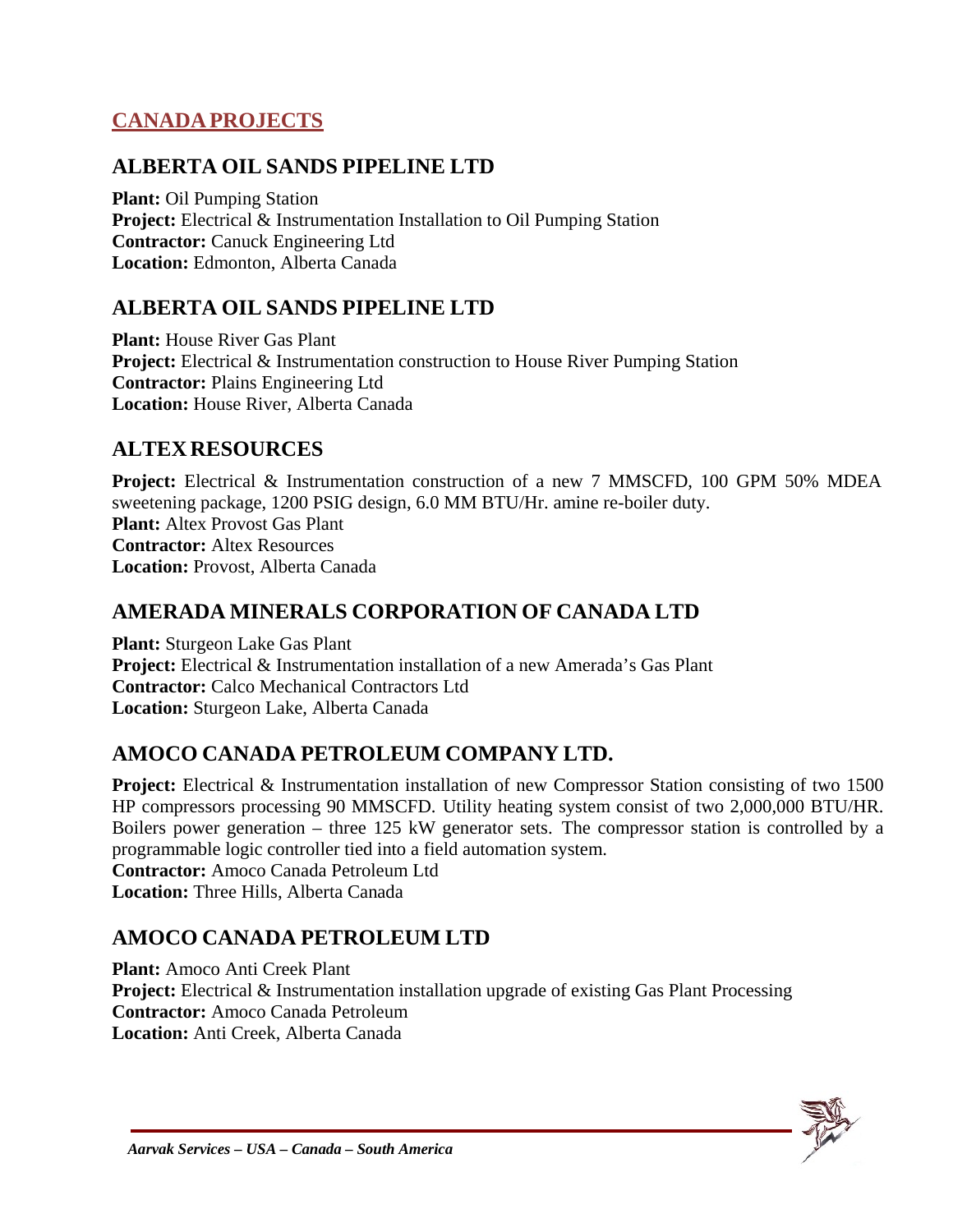## **AMOCO CANADA PETROLEUM LTD**

**Plant:** Amoco Anti Creek Plant **Project:** Electrical & Instrumentation installation upgrade of existing Gas Plant Processing **Contractor:** Amoco Canada Petroleum **Location:** Anti Creek, Alberta Canada

## **AMOCO CANADA PETROLEUM LTD**

**Plant:** Martin Hills Compressor Station **Project:** Electrical & Instrumentation Installation of Amoco Martin Hills Compressor Station **Contractor:** Arnex Industries Ltd **Location:** Bigoray River, Alberta Canada

## **AMOCO CANADA PETROLEUM LTD**

**Plant:** Frenman Gas Plant **Project:** Electrical & Instrumentation Installation for a new Gas Processing Plant **Contractor:** Canon Industries Ltd **Location:** Frenman, Alberta Canada

## **AMOCO CANADA PETROLEUM LTD**

**Plant:** Amoco Hilton Gas Plant **Project:** Electrical & Instrumentation installation to a new 5 MMSCFD, 35 GPM MDEA Sweetening Plant, 1240 PSIG design, direct fired amine regeneration. **Contractor:** Amoco Canada **Location:** Hilton, Alberta Canada

## **AMOCO CANADA PETROLEUM COMPANY**

**Project:** Electrical & Instrumentation installation for a new 24 MMSCFD Processing Plant, consisting of two screw compressors and 400 HP electrical drivers. **Location:** West Pembina, Alberta Canada

## **AMOCO CANADA PETROLEUM LTD**

**Plant:** Fort Saskatchewan CO2 Removal Plant

**Project:** Electrical & Instrumentation installation for an 18,000 SBPD liquid ethane/amine (MDEA) selective Sweetening Plant  $(3.5\%$  CO<sub>2</sub>, 50 PPM H<sub>2</sub>S) circulating 240 USGM of 50 WT% MDEA. The process design incorporated the addition of the new amine plant to an existing 25,000 SBPD plant and debottle-necking the existing system to utilize existing exchangers, pumps, etc. New equipment included the new amine train in a modular form in addition to a new inlet filter separator, watercooling tower, and 15 MMBTU/HR. Glycol heater and 560 GPM glycol pump.

**Contractor:** Propak Systems Ltd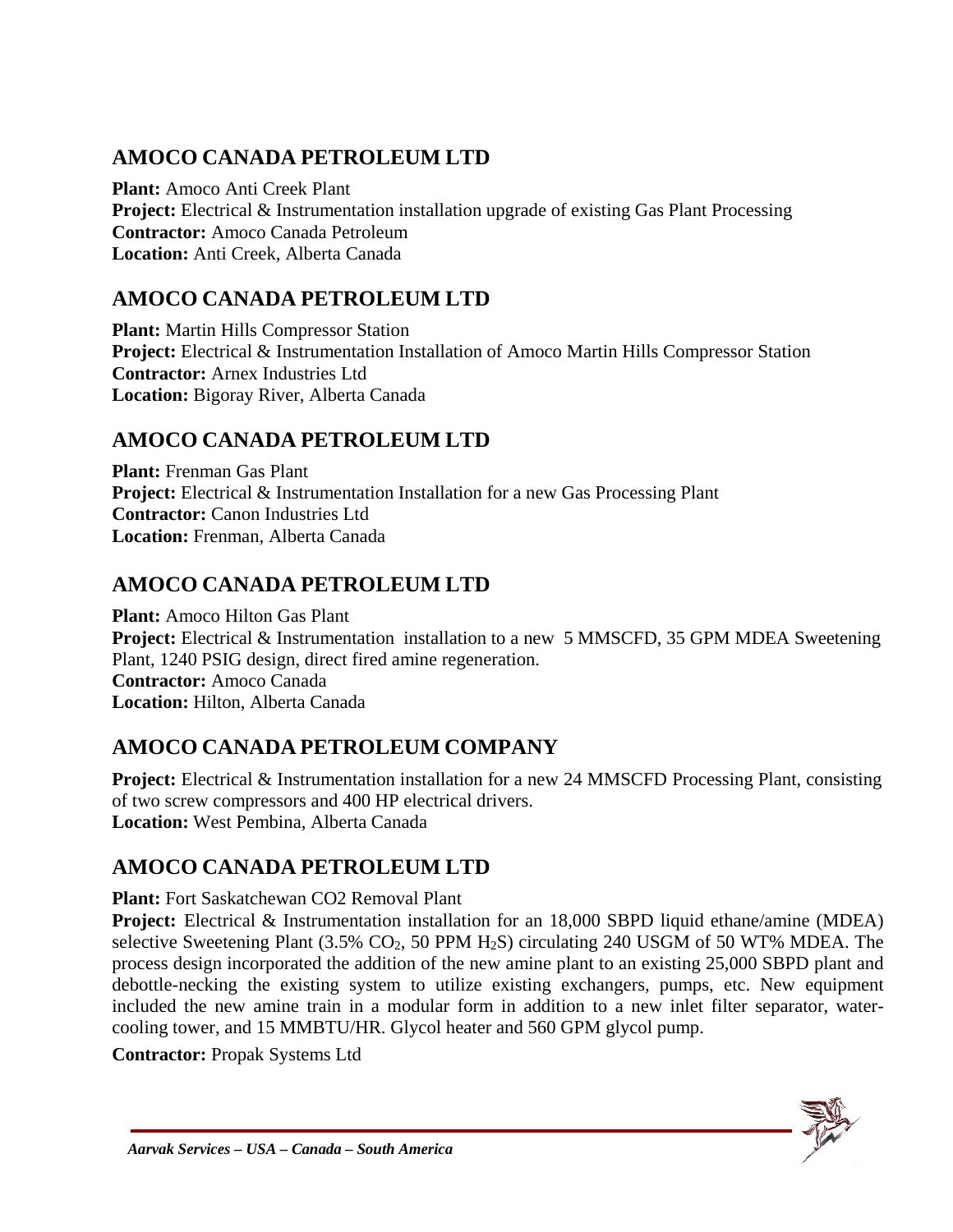## **AMOCO CANADA PETROLEUM LTD**

**Location:** Fort Saskatchewan, Alberta Canada **Project:** Electrical & Instrumentation major modification and addition to Gas Processing Facility for the processing and recover of 55% of propane from 12 MMSCFD of sweet natural gas. **Contractor:** Amoco Canada Petroleum **Location:** Two Hills, Alberta Canada

## **AMOCO CANADA PETROLEUM COMPANY LTD**

**Project:** Electrical & Instrumentation installation for a new 25 MMSCFD Amine Sweetening Plant, 14 GPM, 30 WT % DEA. **Contractor:** Propak Systems Ltd **Location:** Red Deer, Alberta Canada

## **AMOCO CANADA PETROLEUM COMPANY LTD**

**Project:** Electrical & Instrumentation installation for a new Amine sweetening Processing Plant, 7 MMSCFD, 50 USGPM DEA (30%),  $.04\%$  H<sub>2</sub>S CO<sub>2</sub>, 1250 HP compression and dehydration, total throughput 10.2 MMSCFD. **Contractor:** Propak Systems Ltd **Location:** Westlock, Alberta Canada

## **AMOCO CANADA PETROLEUM COMPANY LTD**

**Project:** Electrical & Instrumentation installation for a Addition to a 16 MMSCFD Refrigeration Plant to run independently but in conjunction with existing plants #1 and #2. **Contractor:** Plains Construction **Location:** Drayton Valley, Alberta Canada

## **AMOCO CANADA PETROLEUM COMPANY LTD**

**Plant:** Amoco St Lina Compressor Station **Project:** Electrical & Instrumentation installation for a new installation to a new Compressor Station Facility. **Contractor:** Sceptre Engineering Ltd **Location:** St Lina, Alberta Canada

## **B .P. EXPLORATION CANADA LTD**

**Plant:** Chauvin Gas Plant **Project**: Electrical & Instrumentation installation for new alterations to existing Gas Plant **Contractor:** B.P. Exploration **Location:** Chauvin, Alberta Canada

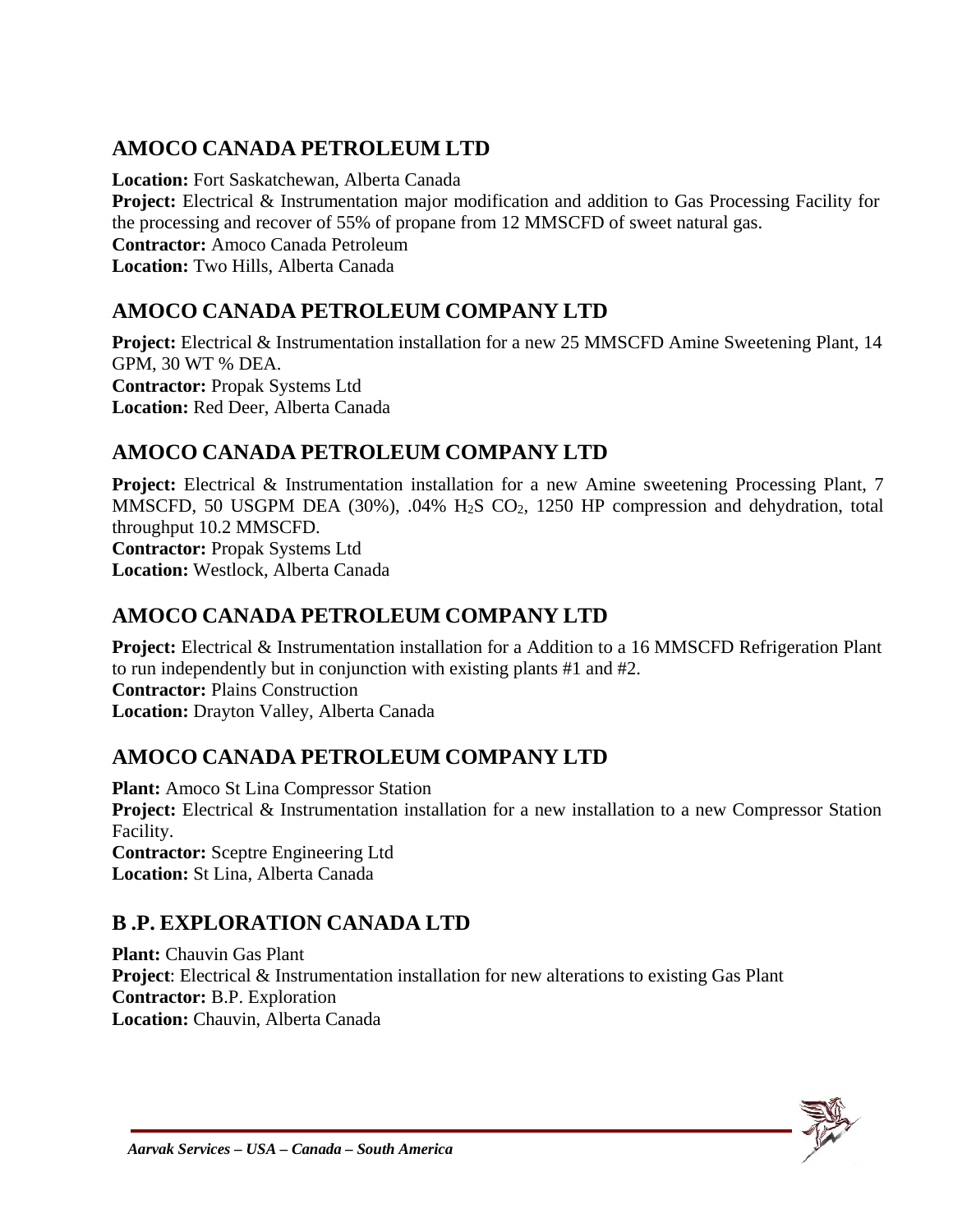### **BLUE SKY OIL & GAS**

**Project**: Electrical & Instrumentation installation for a new Refrigeration Solution Gas Plant, 1 MMSCFD, 214 BPD LPG product glycol injection, propane refrigeration. **Contractor:** Blue Sky Oil & Gas **Location:** Joffre, Alberta Canada

#### **CANADIAN SUPERIOR OIL LTD**

**Plant:** Harmattan Gas Plant **Project**: Electrical & Instrumentation installation to a new installation of Harmattan Gas Plant **Contractor:** Phoenix Construction Holdings Ltd **Location:** Harmattan, Alberta Canada

#### **CANADIAN SUPERIOR OIL LTD**

**Plant:** Liege Compressor Station **Project**: Electrical & Instrumentation installation for a new installation to a new Gas Compressor Facility **Contractor:** Cord Projects Ltd **Location:** Chipewan Lake, Alberta Canada

#### **CANADIAN SUPERIOR OIL LTD**

**Plant:** Liege Well Sites **Project**: Electrical & Instrumentation installation to various well site facilities **Contractor:** Cord Projects Ltd **Location:** Chipewan Lake, Alberta Canada

### **CANADA CITIES SERVICE LTD**

**Project**: Electrical & Instrumentation installation to a new Gas Processing Plant **Contractor:** Maloney Steel Ltd **Location:** Swift Current, Saskatchewan Canada

### **CHAMPLIN PETROLEUM COMPANY**

**Plant:** Champlain Cynthia Gas Plant **Project:** Electrical & Instrumentation construction for the Cynthia Compressor Station **Contractor:** Arnex Industries Ltd **Location:** Cynthia, Alberta Canada

### **CHEVRON STANDARD LTD**

**Plant:** Brazeau Gas Plant **Project:** Electrical & Instrumentation installation of new Compressor Station Facilities **Contractor:** Propak Systems Ltd **Location:** Brazeau, Alberta Canada

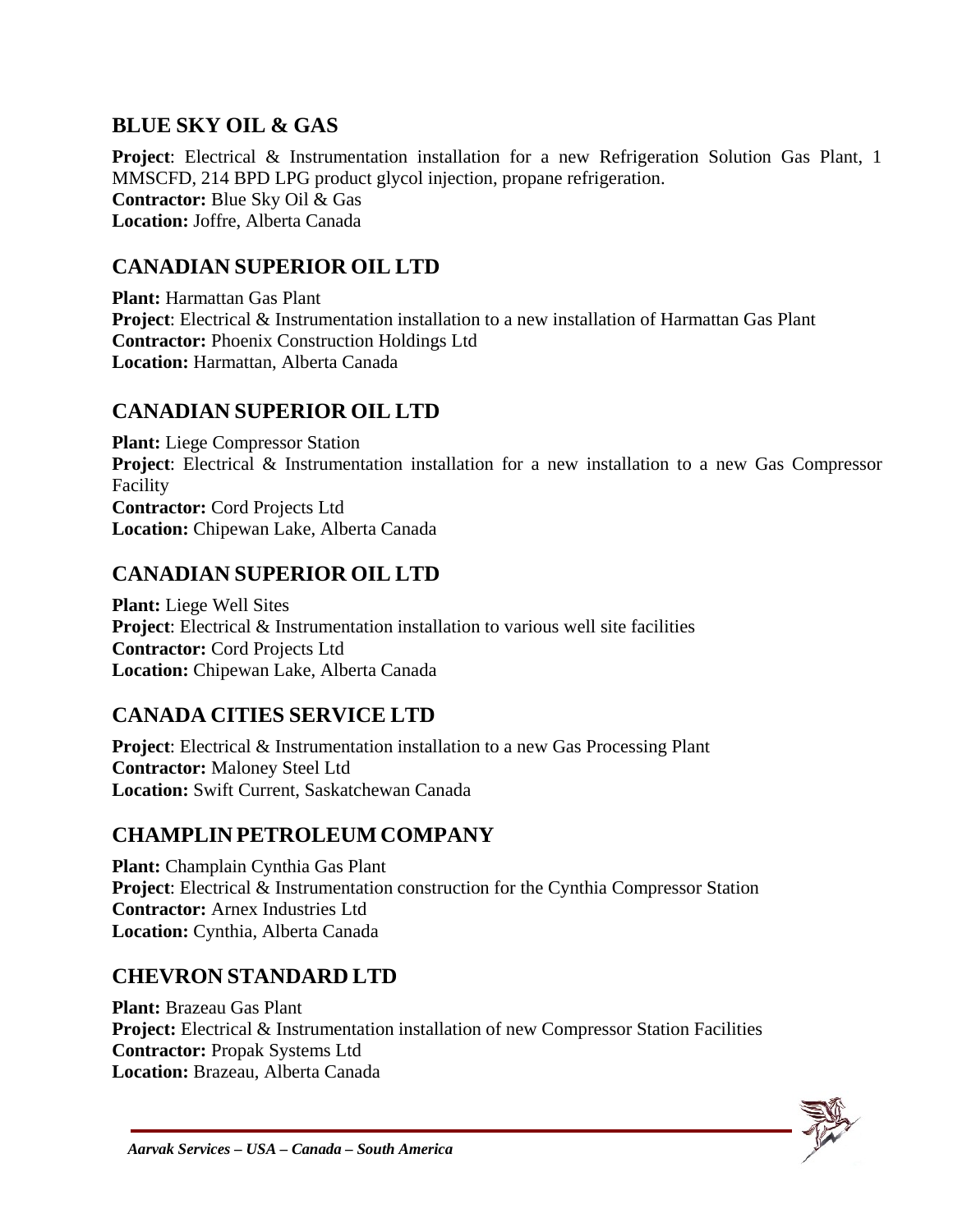### **CHEVRON STANDARD LTD**

**Project:** Electrical & Instrumentation to a new Refrigeration Solution Gas Plant, 3.0 MMSCFD, glycol injection, companies refrigeration 225 B/D deethanized LPG product. **Contractor:** Chevron Standard **Location:** Bigoray, Alberta Canada

#### **CHEVRON STANDARD LTD**

**Plant:** Fox Creek Plant **Project:** Electrical & Instrumentation addition to existing Gas Processing Plant **Contractor:** Chevron Standard Ltd. **Location:** Fox Creek, Alberta Canada

#### **CONSOLIDATED PIPELINE LTD.**

**Plant:** Carstairs Compressor Station **Project:** Electrical & Instrumentation installation of a new Pipeline Compressor Facility. **Contractor:** Olympic Ironworks Ltd **Location:** Carstairs, Alberta Canada

#### **CZAR RESOURCES LTD.**

**Project:** Electrical & Instrumentation installation to a new refrigeration hydrocarbon dew point control plant, 3.1 MSCFD glycol injection, propane refrigeration and 45 B/D deethanized LPG product. **Location:** Torrington, Alberta Canada

#### **CZAR RESOURCES LTD**

**Project:** Electrical & Instrumentation installation to a Inlet manifold, separation, and mechanical Refrigeration Hydrocarbon Dew Point Control Plant, 25 MMSCFD, 50 BPD stabilized product, 250 HP propane refrigeration, and 800 HP natural gas compression. **Location:** Parkland Gas Plant, Alberta Canada

### **DOME PETROLEUM LTD**

**Plant:** Didsbury Pumping Station **Project:** Electrical & Instrumentation installation for a new Oil Pumping Station **Contractor:** Dome Petroleum Ltd **Location:** Didsbury, Alberta Canada

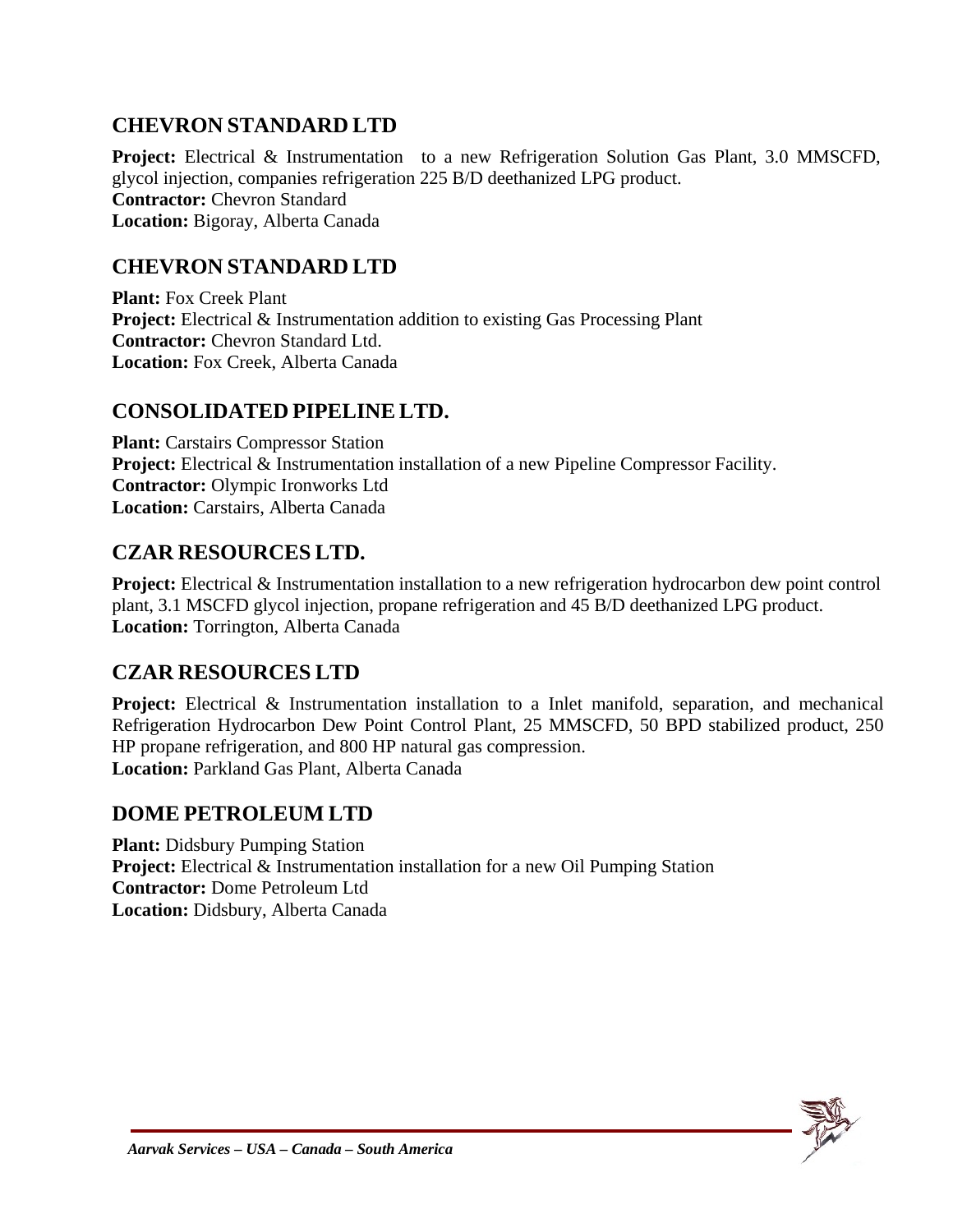#### **DOME PETROLEUM LTD**

**Project:** Electrical & Instrumentation installation to a new 11.0 MMSCFD mechanical refrigeration plant producing 130 BBLS/Day of stabilized condensate. The mechanical refrigeration consists of two Mycom 6B compressors, each 75 HP. A 1200 HP electric drive gas compressor package was also installed.

**Contractor:** Dome Petroleum Ltd **Location:** Majorville, Alberta Canada

## **DOME PETROLEUM LTD**

**Plant:** Castor Compressor Station **Project:** Electrical & Instrumentation installation of a new Gas Compressor Station Facility **Contractor:** Dome Petroleum Ltd **Location:** Castor, Alberta Canada

### **DOME PETROLEUM LTD**

**Plant:** Dome Cutbank Gas Plant **Project:** Electrical & Instrumentation installation of a new Gas Compressor Station Facility **Contractor:** Pheonix Constructors Ltd **Location:** Cutbank, Alberta Canada

#### **DOME PETROLEUM LTD**

**Plant:** Dome Primrose Gas Plant **Project:** Electrical & Instrumentation installation of Telecontrol Equipment to an existing Control System **Contractor:** Dome Petroleum Ltd **Location:** Primrose, Alberta Canada

#### **DOME PETROLEUM LTD**

**Plant:** Kirby Lake Gas Plant **Project:** Electrical & Instrumentation installation of Gas Processing Plant **Contractor:** Phoenix Construction Ltd **Location:** Kirby Lake, Alberta Canada

### **ESSO RESOURCES CANADA LTD**

**Plant:** Cold Lake Gas Plant **Project**: Electrical & Instrumentation installation of Water Pumping Station for Heavy Oil Project. **Contractor:** F.D.S. Oilfield Service Ltd **Location:** Cold Lake, Alberta Canada

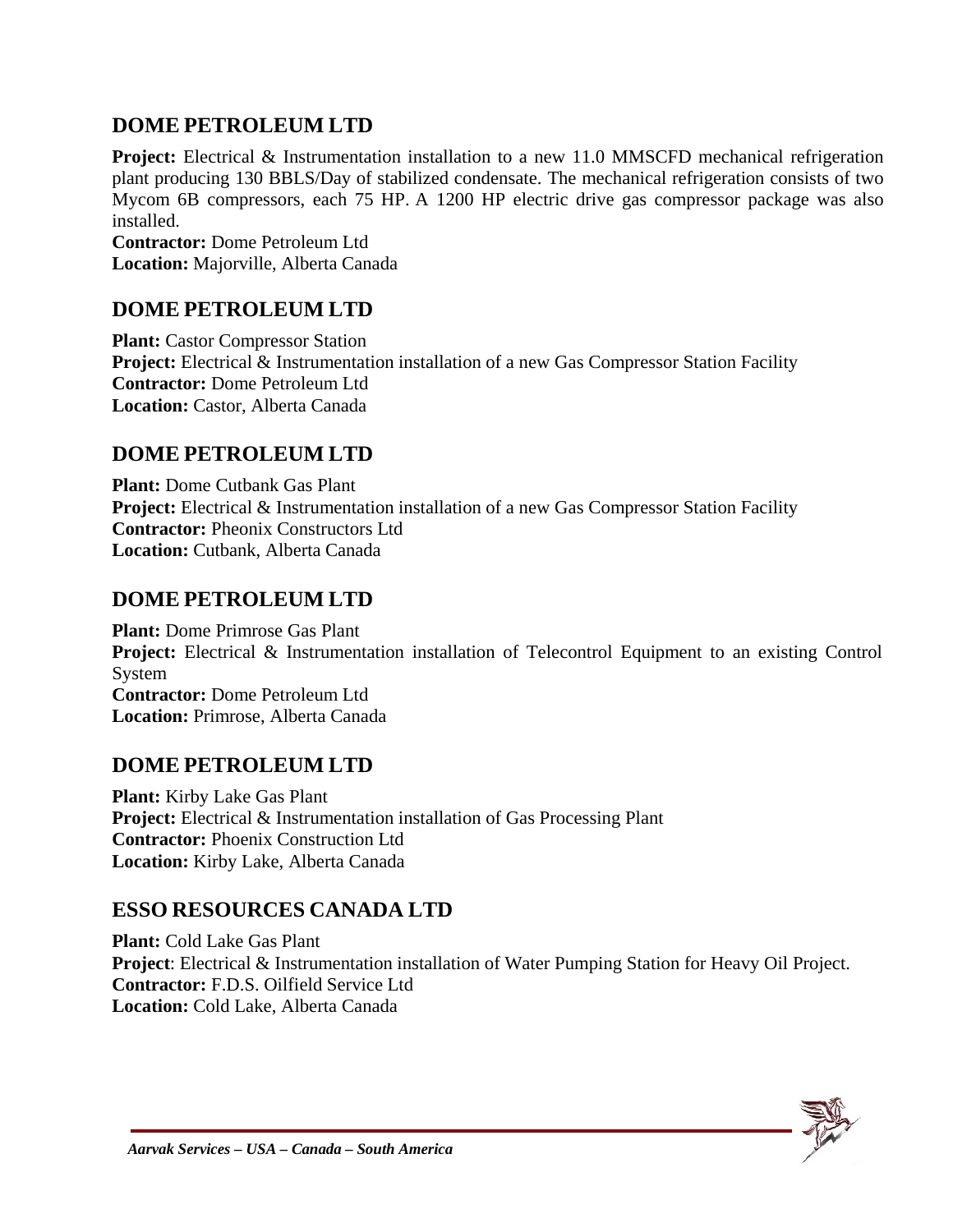### **FOOTHILLS PIPELINE LTD**

**Plant:** Jenner Pipeline Station **Project:** Electrical & Instrumentation EPC contract to a Utility Building Upgrade to an existing Gas Plant **Contractor:** Foothills Pipeline **Location:** Jenner, Alberta Canada

#### **GOLDEN EAGLE OIL & GAS LTD**

**Project:** Electrical & Instrumentation to a 7 MMSCFD amine sweetening plant, 14 GPM, 30WT. % DEA Gas Plant **Contractor:** Golden Eagle Oil & Gas **Location:** Nosehill, Alberta Canada

#### **GULF CANADA RESOURCES INC**

**Plant:** Gulf Malmo Plant **Project:** Electrical & Instrumentation installation to a H<sub>2</sub>S Gas Processing Plant **Contractor:** Gulf Canada Resources Ltd **Location:** Malmo South, Alberta Canada

#### **GULF CANADA RESOURCES INC**

**Project:** Electrical & Instrumentation for a new Refrigeration Hydrocarbon Dew Point Plant, 3.5 MMSCFD, glycol injection, propane refrigeration, and 12 B/D stabilized condensate. **Contractor:** Gulf Canada Resources Ltd **Location:** Hanna, Alberta Canada

### **GULF OIL CANADA LTD**

**Plant:** Hanna Gas Plant **Project:** Electrical & Instrumentation EPC for Gulf's Oil Gas Plant **Contractor:** Gulf Canada Resources Ltd **Location:** Hanna, Alberta Canada

### **HOME OIL COMPANY LIMITED**

**Project:** Electrical & Instrumentation installation of complete new oil and gas production battery. **Contractor:** Home Oil Company **Location:** Cynthia, Alberta Canada

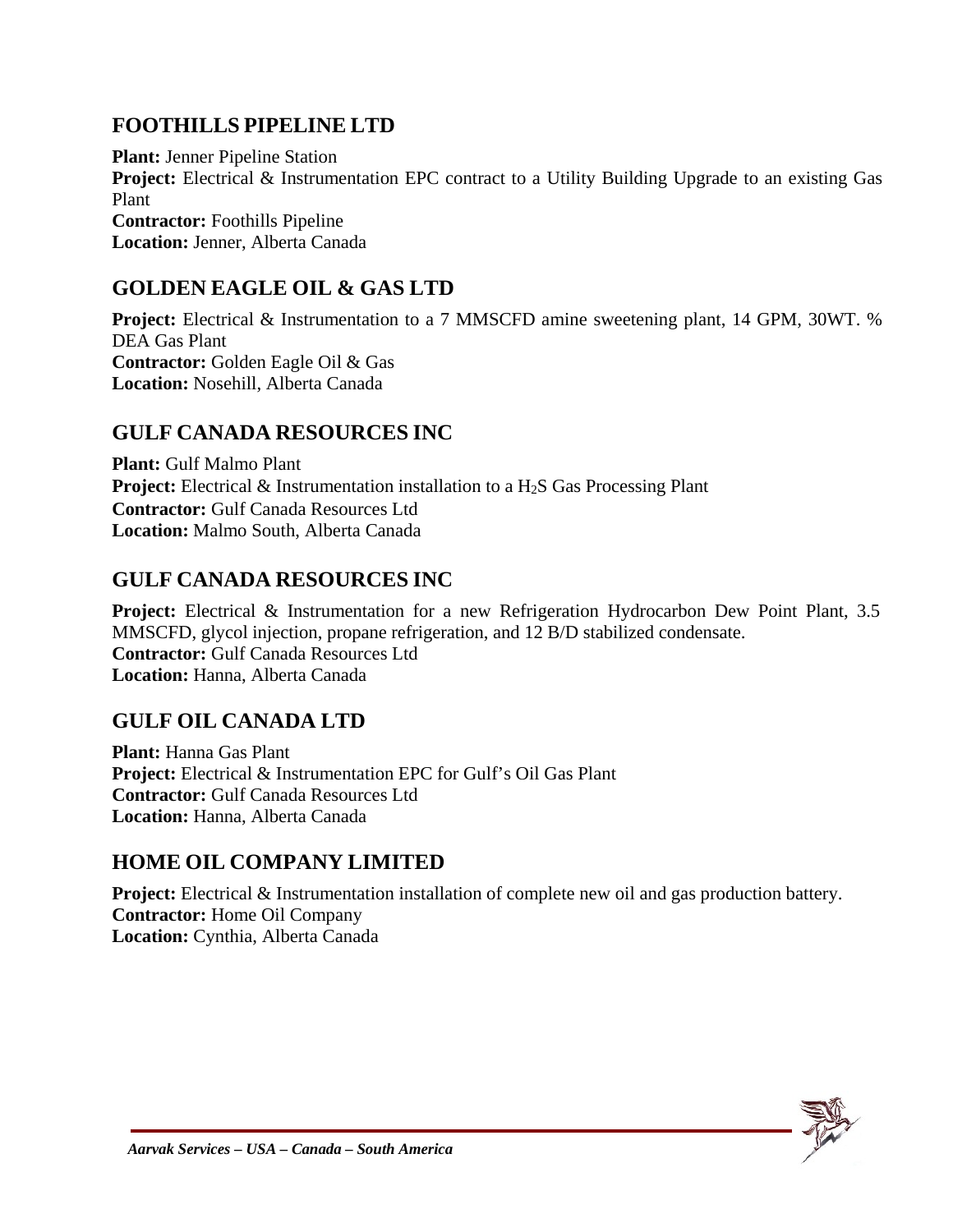## **UDSON BAY OIL & GAS COMPANY**

**Project:** Electrical & Instrumentation installation to a Mechanical Refrigeration Hydrocarbon Dew Point Control Plant, 6 MMSCFD, 85 BPD De-euthanized LPG product, and glycol injection, propane refrigeration **Contractor:** Hudson Bay Oil & Gas **Location:** Eaglesham, Alberta Canada

### **HUSKY OIL OPERATIONS LTD**

**Plant:** Pikes Peak Pilot Oil **Project:** Electrical & Instrumentation installation to a new Heavy Oil Pilot Project **Contractor:** Husky Oil Operations **Location:** Pikes Peak, Saskatchewan Canada

### **HUSKY OIL OPERATIONS LTD**

**Plant:** Pikes Peak Pilot Oil **Project:** Electrical & Instrumentation installation upgrade to an existing Oil Battery Station **Contractor:** Husky Oil Operations **Location:** Lloydminster, Saskatchewan Canada

### **INTER CITY ACHESON GAS PLANT**

**Plant:** Inter City Gas Limited **Project:** Electrical & Instrumentation installation to a new Gas Processing Plant **Contractor:** Duckworth Price Henderson Ltd **Location:** Hardisty, Alberta Canada

## **INTERNATIONALPIPELINES LTD**

**Plant:** International Tank Farm Station **Project:** Electrical & Instrumentation installation to a new Oil Tank Farm Storage & Injection Facility **Contractor:** Cord Projects Ltd **Location:** Hardisty, Alberta Canada

## **KERR-McGEE CANADA LTD**

**Project:** Electrical & Instrumentation installation for a Refrigeration Plant to provide supplemental refrigeration to existing facility at the Kerr-McGee gas plant in Elnora, Alberta. The refrigeration used in ammonia package is complete with Mycom N160 LUDH compressors, separators, oil coolers with pneumatic and altronic panels.

**Contractor:** Kerr-McGee Ltd

**Location:** Elnora, Alberta Canada

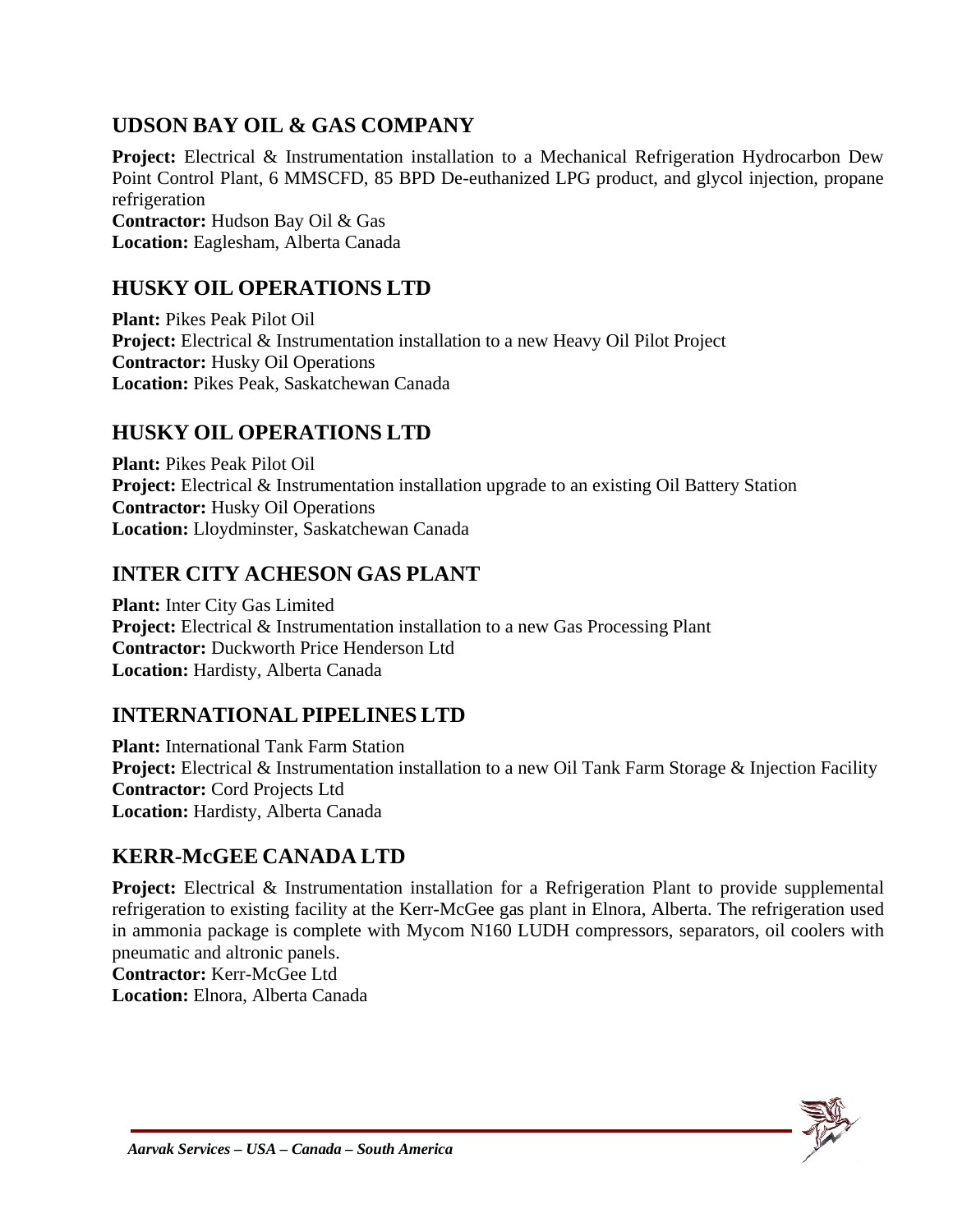## **BILE OIL CANADA LTD**

**Plant:** Celtic Heavy Oil Plant **Project:** Electrical & Instrumentation installation of Steam Injection Plant – Heavy Oil **Contractor:** Kenting Oilfield Services Ltd **Location:** Celtic-Lloydminster, Alberta Canada

## **MOBILE OIL CANADA LTD**

**Plant:** Whitecourt Gas Plant **Project:** Electrical & Instrumentation installation of a 1500 HP injection pump system for a Water Disposal Facility in the existing Winborn Gas Plant. **Contractor:** Propak Systems Ltd **Location:** Winborn, Alberta Canada

## **MOBILE OIL CANADA LTD**

**Plant:** Celtic Heavy Oil Plant **Project:** Electrical & Instrumentation installation of Steam Injection Plant – Heavy Oil

**Contractor:** Kenting Oilfield Services Ltd **Location:** Celtic-Lloydminster, Alberta Canada

## **MOBILE OIL CANADA LTD**

**Plant:** Whitecourt Gas Plant **Project:** Electrical & Instrumentation installation to a 72 MMSCFD MDEA selective Sweetening System Plant **Location:** Whitecourt, Alberta Canada

## **MOBILE OIL CANADA LTD**

**Plant:** Celtic Heavy Oil Plant **Project:** Electrical & Instrumentation installation of Steam Injection Plant – Heavy Oil **Contractor:** Vikon Technical Services Ltd **Location:** Celtic-Lloydminster, Alberta Canada

## **MOBILE OIL CANADA LTD**

**Plant:** Rainbow Lake Gas Plant **Project:** Electrical & Instrumentation installation of Gas Processing Plant **Contractor:** Kenting Oilfield Services Ltd **Location:** Rainbow Lake, Alberta Canada

## **MURPHY OIL COMPANY LTD**

**Project:** Electrical & Instrumentation construction of five Pumping Stations **Contractor:** Kenting Oilfield Services Ltd **Location:** Grill Lake, Nielsburg, Unity, Kerrobert, Lone Rock Saskatchewan Canada

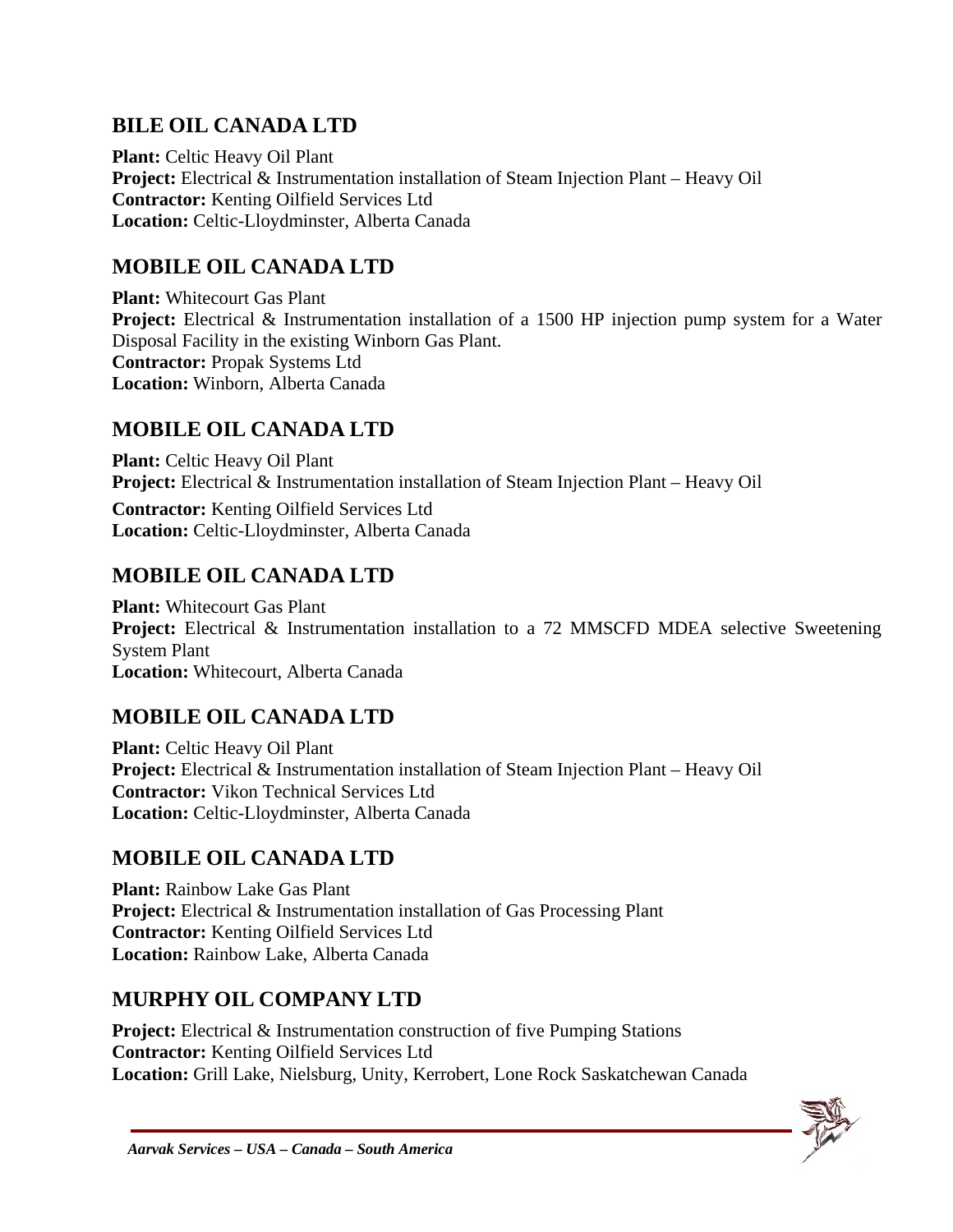### **NATOMIS OIL & GAS LTD**

**Plant: Natomis Oil Battery Site:** Overall EPC of Electrical and Instrumentation to a Central Oil Battery Facility. **Contractor:** Natomis Oil & Gas **Location:** NIPISI, Alberta Canada

#### **NEWALTACORPORATION**

**Project:** Electrical & Instrumentation installation for a 15.0 MMSCFD (422X 10<sub>3</sub> M<sub>3</sub>/D) Mechanical Refrigeration Plant producing 120 BPD (10M3D) of stabilized condensate product, one (1) 1000 HP (746) gas driven inlet gas compressor, (1) 2000 BBLS (159m3) condensate product tank, office/MCC trailer and flare system. **Contractor:** Plains Construction

**Location:** Edson, Alberta Canada

#### **NOVALTA RESOURCES LTC**

**Plant:** Boyle Compressor Station **Project:** Electrical & Instrumentation installation of a new Pipeline Compressor Station **Contractor: Ouantel Energy Location:** Boyle, Alberta Canada

#### **NOVACORP INTERNATIONAL CONSULTING LTD**

**Plant:** Shell Waterton Gas Plant

**Project:** Electrical & Instrumentation construction for the Porcupine Hills Hydrocarbon Liquids Pump and Meter Station at the Shell Waterton Gas Plant. In addition, the fabrication and installation of three remote controlled block valve stations along the receiving station at the Petro Canada Turner Valley Site.

**Contractor:** Novacorp International **Location:** Porcupine Hills, Alberta Canada

#### **PANCANADIAN PETROLEUM LTD.**

**Plant:** Rimbey Gas Plant **Project**: Electrical & Instrumentation installation upgrade to new Gas Plant **Contractor:** Plains Engineering Group Ltd **Location:** Rimbey, Alberta Canada

### **PANCANADIAN PETROLEUM LTD.**

**Plant:** Morley Gas Plant **Project**: Electrical & Instrumentation installation upgrade to an existing Gas Plant **Contractor: Quantel Energy Location:** Morley, Alberta Canada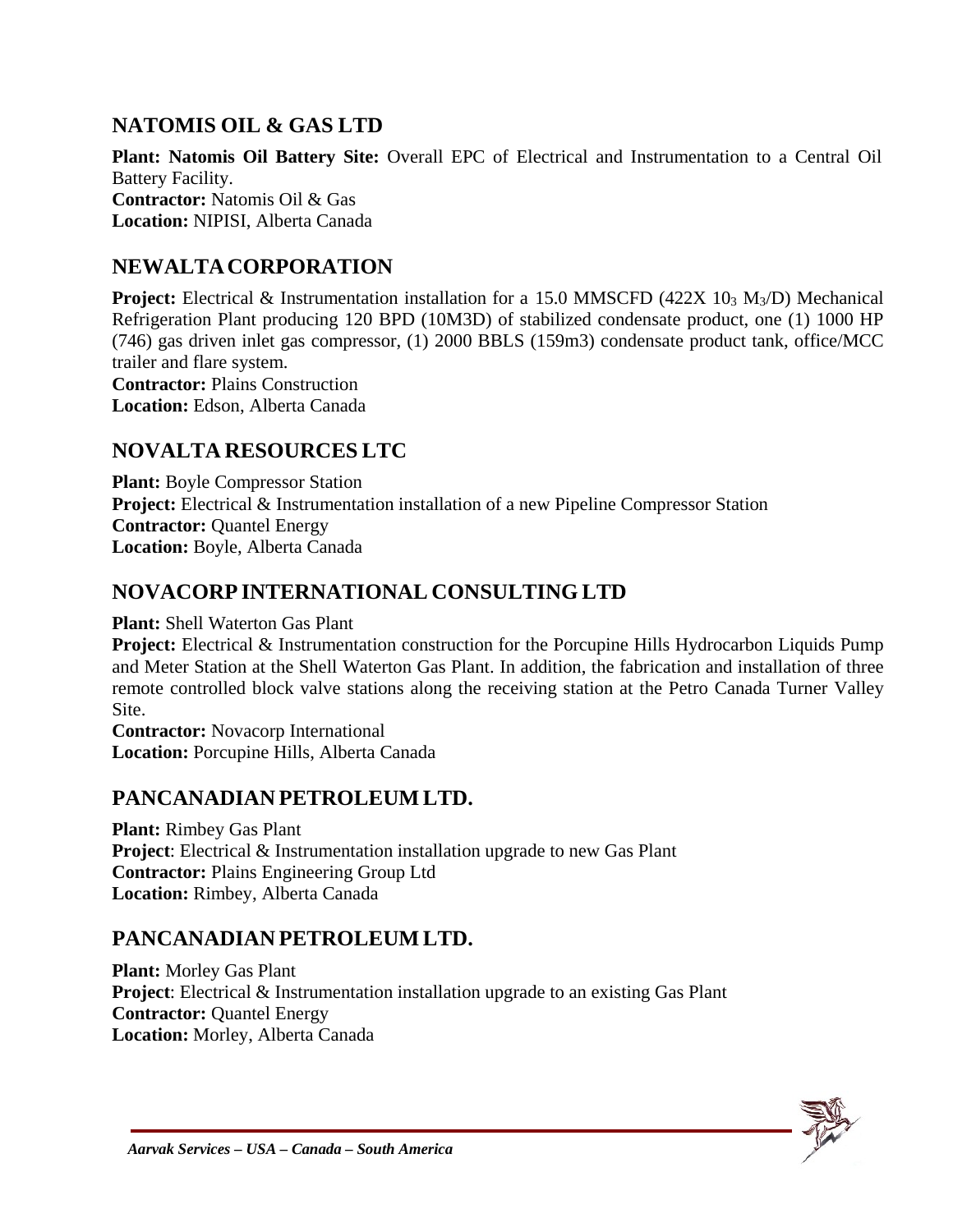### **PANCANADIAN PETROLEUM LTD.**

**Project**: Electrical & Instrumentation installation to a new Mechanical Refrigeration Hydrocarbon Dew Point Controls Plant, 20 MMSCFD, glycol injection, propane refrigeration, and stabilized condensate. **Contractor:** Pancanadian Petroleum **Location:** Makepeace, Alberta Canada

#### **PANCANADIAN PETROLEUM LTD**

**Plant:** Wintering Hills Gas Plant **Project** Electrical & Instrumentation construction to modify and relocate a 10 MMSCFD Refrigeration Package from P.C.P. Makepeace Gas Plant to Wintering Hills Facility. **Contractor:** Pancanadian Petroleum Ltd **Location:** Halkirk, Alberta Canada

#### **PANCANADIAN PETROLEUM LTD**

**Plant:** Redland Gas Plant **Project:** Electrical & Instrumentation installation of Redland Gas Processing Facility **Contractor:** Plains Construction Ltd **Location:** Redland, Alberta Canada

#### **PANCANADIAN PETROLEUM LTD**

**Plant:** Countess "B" Pool Battery **Project**: Electrical & Instrumentation construction to perform modifications to the including installation of a new F.W.K.O. vessel and oil storage tank farm. **Contractor:** Pancanadian Petroleum Ltd. **Location:** Countess, Alberta Canada

### **PANCANADIAN PETROLEUM LTD**

**Plant:** Countess Gas Plant **Project:** countess Electrical & Instrumentation construction of an inlet separation, oil treating and Water Injection Facility. **Contractor:** Propak Systems Ltd **Location:** Lamond, Alberta Canada

#### **PASSBURG PETROLEUM LTD**

**Plant:** Drumheller Oil Plant **Project:** Electrical & Instrumentation installation to a new Oil Battery Facility **Contractor:** Tartan Engineering **Location:** Drumheller, Alberta Canada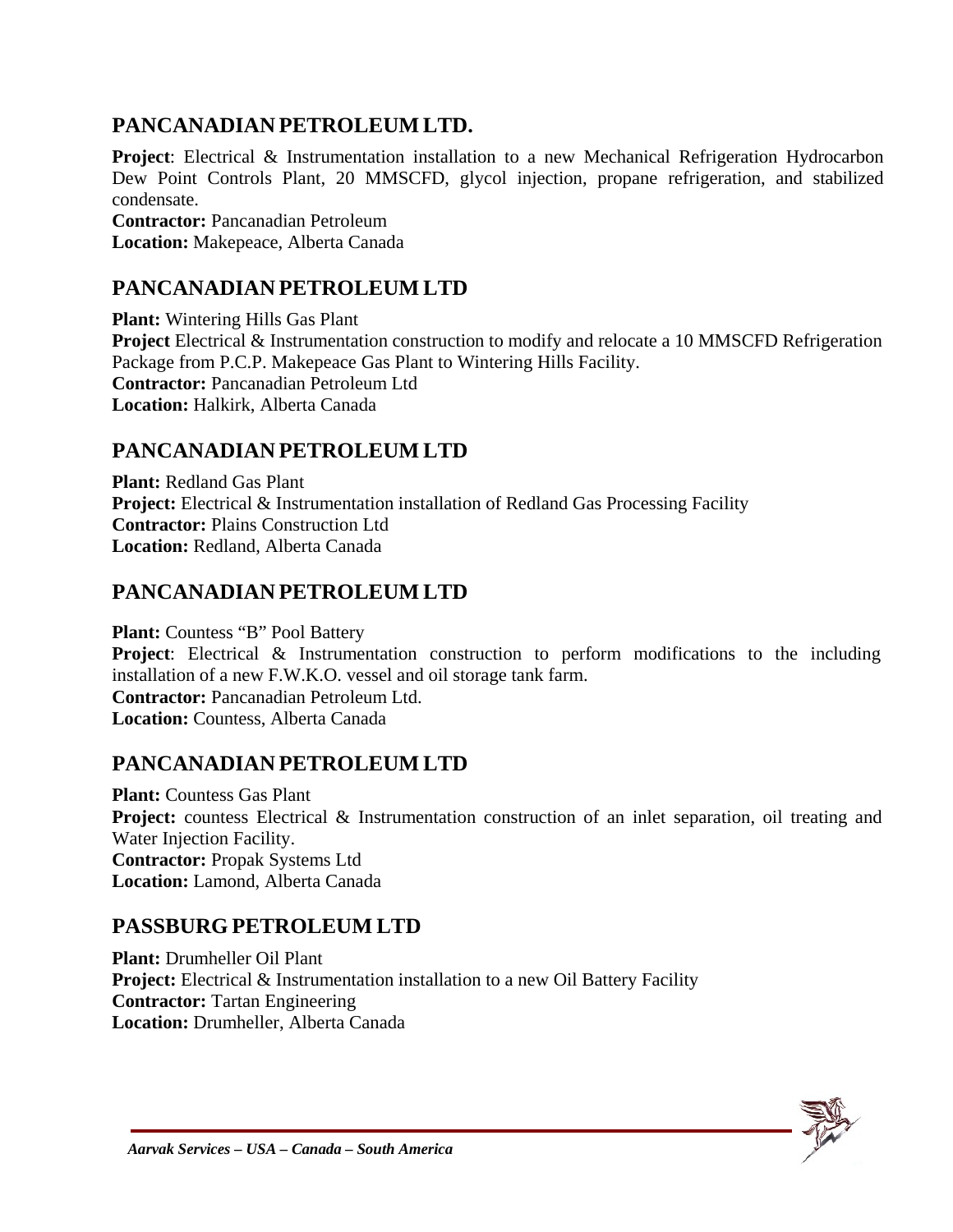## **PETRO CANADA EXPLORATION INC.**

**Plant:** Cactus Lake Pumping Station **Project:** Electrical & Instrumentation installation for Pumping Station **Contractor: Petro Canada Exploration Inc. Location:** Cactus, Saskatchewan Canada

## **PETRO CANADA EXPLORATION INC.**

**Plant:** Cactus Lake Pumping Station **Project** Electrical & Instrumentation installation for a Pumping Station **Contractor:** Petro Canada Exploration Inc. **Location:** Cactus, Saskatchewan Canada

## **PETRO CANADA EXPLORATION INC.**

**Plant:** Brazeau River Gas Plant **Project:** Electrical & Instrumentation installation of Petro Canada's Compressor Station **Contractor:** Petro Canada Exploration Inc **Location:** Brazeau River, Alberta Canada

## **PETRO CANADA EXPLORATION INC.**

**Plant:** Petro Canada Fox Creek Plant **Project:** Electrical & Instrumentation addition of existing Gas Processing Plant **Contractor:** Petro Canada Exploration Inc. **Location:** Fox Creek, Alberta Canada

## **PETRO CANADA EXPLORATION INC.**

**Plant:** Utikuma Gas Plant **Project:** Electrical & Instrumentation addition of existing Gas Processing Plant **Contractor:** Petro Canada Exploration Inc.

**Location:** Utikuma, Alberta Canada

## **PETRO CANADA EXPLORATION,INC.**

**Project:** Electrical & Instrumentation to a new 4.6 MMSCFD Mechanical Refrigeration H.C. Recovery Package, 65 BPD stabilized product and a 50 HP refrigeration compressor. **Contractor:** Petro Canada Exploration **Location:** Arrowwood, Alberta Canada

## **PETRO CANADA EXPLORATION,INC.**

**Project:** Electrical & Instrumentation EPC for a new Gas Processing Plant **Contractor:** Petro Canada Exploration **Location:** Bigoray, Alberta Canada

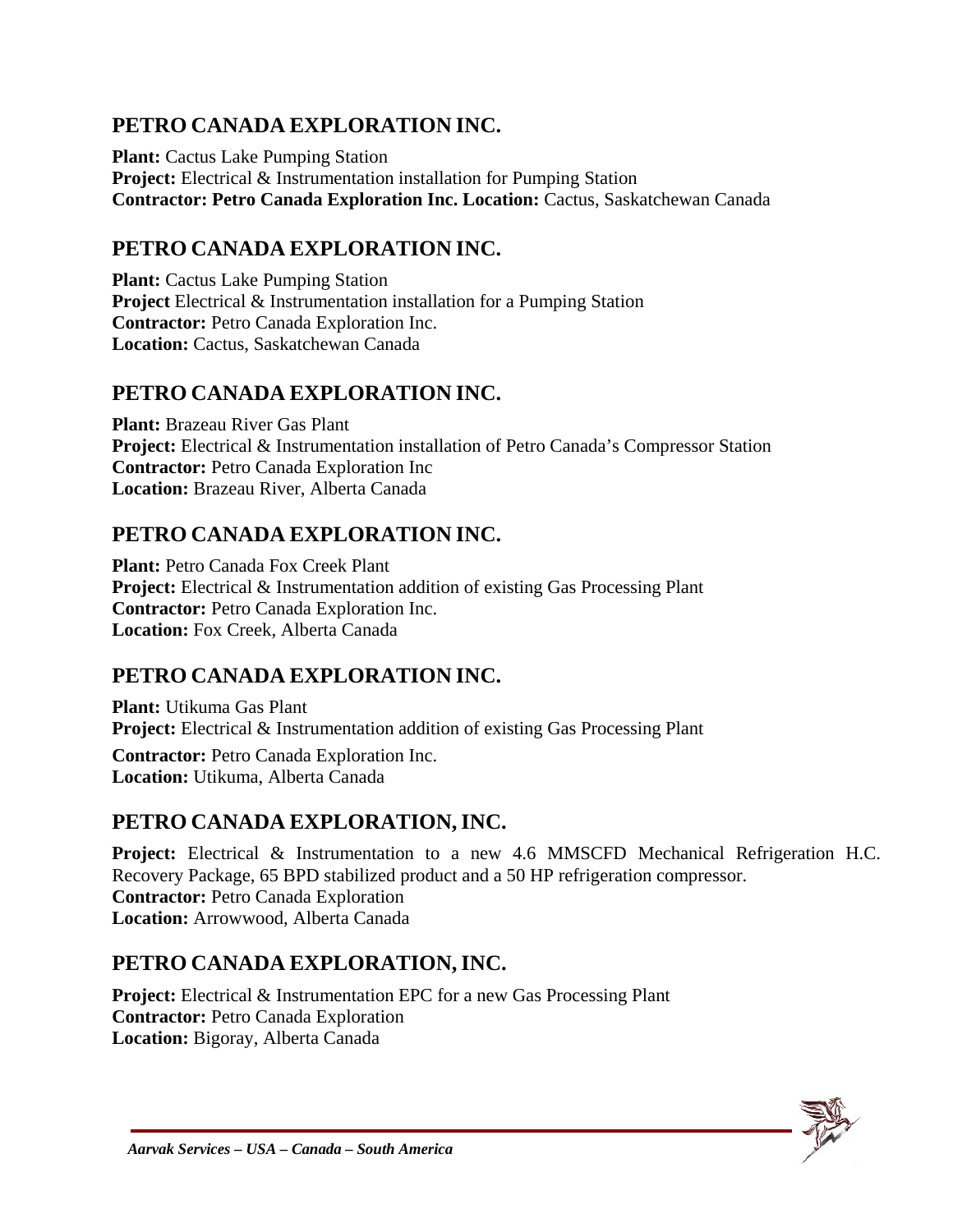## **PETRO CANADA EXPLORATION,INC.**

**Plant:** Caroline Gas Plant **Project:** Electrical & Instrumentation installation upgrade to an existing Gas Processing Plant **Contractor:** Petro Canada Exploration **Location:** Caroline, Alberta Canada

#### **PETROGAS PROCESSING LTD**

**Plant:** Balzac Plant **Project:** Electrical & Instrumentation installation & Maintenance of a Gas Processing **Contractor:** Petrogas Processing **Location:** Balzac, Alberta Canada

#### **POCO PETROLEUMS LTD**

**Project:** Electrical & Instrumentation installation to a Compressor Fuel Gas Sweetening Plant utilizing MDEA amine process to sweeten 250,000 SCFD sour gas. MDEA circulation rate 16 L/Min. sweetening followed by TEG dehydration. **Contractor:** Plains Construction

**Location:** Gopher, British Columbia Canada

#### **PORT MAITLAND MANAGEMENT LTD**

**Plant:** Port Maitland Straddle Plant **Project:** Electrical & Instrumentation installation to a 15 MMSCFD Cryogenic Process Plant to –100 ºF for H.C. liquid recover, 270 BPD LPG mix. **Contractor:** Propak Systems Ltd **Location:** Port Mainland, Ontario Canada

#### **PROVIDENT RESOURCES LTD**

**Plant:** Wainwright Gas Plant **Project:** Electrical & Instrumentation installation of Compressor Station **Contractor:** Colt Engineering Ltd **Location:** Wainwright, Alberta Canada

#### **PROVIDENT RESOURCES LTD**

**Plant:** Edgerton Gas Plant **Project:** Electrical & Instrumentation installation of Compressor Station **Contractor:** Colt Engineering Ltd **Location:** Edgerton, Alberta Canada

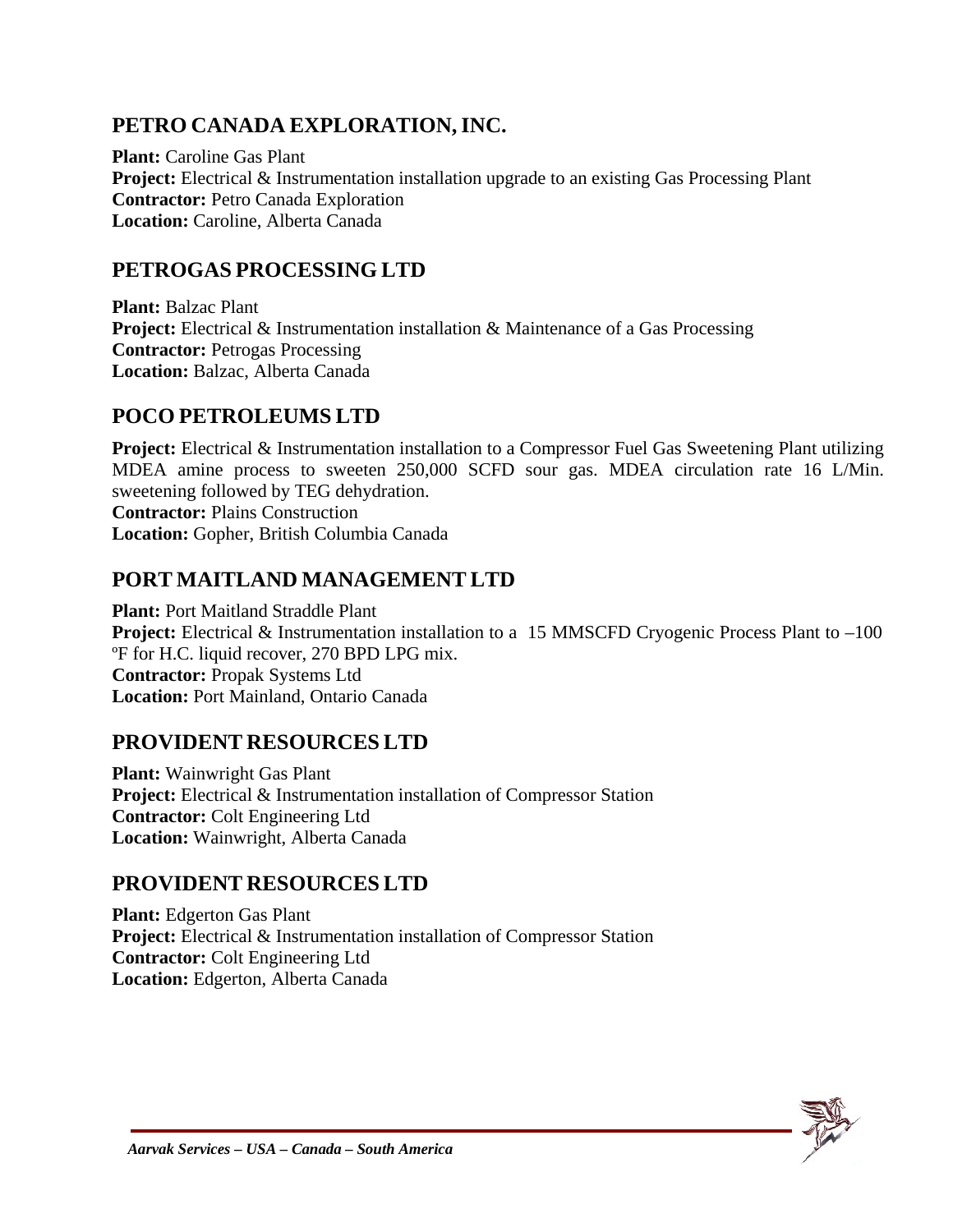### **REMINGTON ENERGY LTD**

**Project:** Electrical & Instrumentation installation for a new 30 MMSCFD Inlet Facility with a 30 MMSCFD Amine Sweetening Unit **Contractor:** Propak Systems Ltd **Location:** Fort St. John, British Columbia Canada

### **MOBILE OIL CANADA LTD**

**Plant:** Whitecourt Gas Plant **Project:** Electrical & Instrumentation installation for a 72 MMSCFD MDEA Selective Sweetening System, 80 GPM circulation rate, 50 WE% MDEA, direct fired reboiler. **Location:** Whitecourt, Alberta Canada

#### **SABRE PETROLEUM LTD**

**Plant:** Sabre Rocky Mountain House Gas Plant **Project:** Electrical & Instrumentation installation of Nitrogen Injection Plant **Contractor:** Phoenix-Lotepro Joint Venture **Location:** Rocky Mountain House, Alberta Canada

#### **SELPETROLIMITED**

**Plant:** Selpetro Water flood Plant **Project:** Electrical & Instrumentation installation of a new Gas & Oil Water Flood System **Contractor:** Mecalta Industries **Location:** Little Bow, Alberta Canada

### **SHELL CANADA LIMITED**

**Plant:** Swan Hills Plant **Project:** Electrical & Instrumentation installation to a existing Gas Processing Plant. **Contractor** Propak Systems Ltd **Location:** Swan Hills, Alberta Canada

#### **SHELL CANADA RESOURCES**

**Project:** Electrical & Instrumentation construction for a Sulfinal Sweetening Slant and Utility Package, 5 MMSCFD, 200 PPM H<sub>2</sub>S, 16 GPM. **Contractor** Shell Canada Resources **Location:** House Mountain, Alberta Canada

#### **SUN OIL COMPANY LTD**

**Project:** Electrical & Instrumentation construction for a Hydrocarbon Dew Point Control Plant, 20 MMSCFD. **Contractor:** Sun Oil Company **Location:** Killam, Alberta Canada

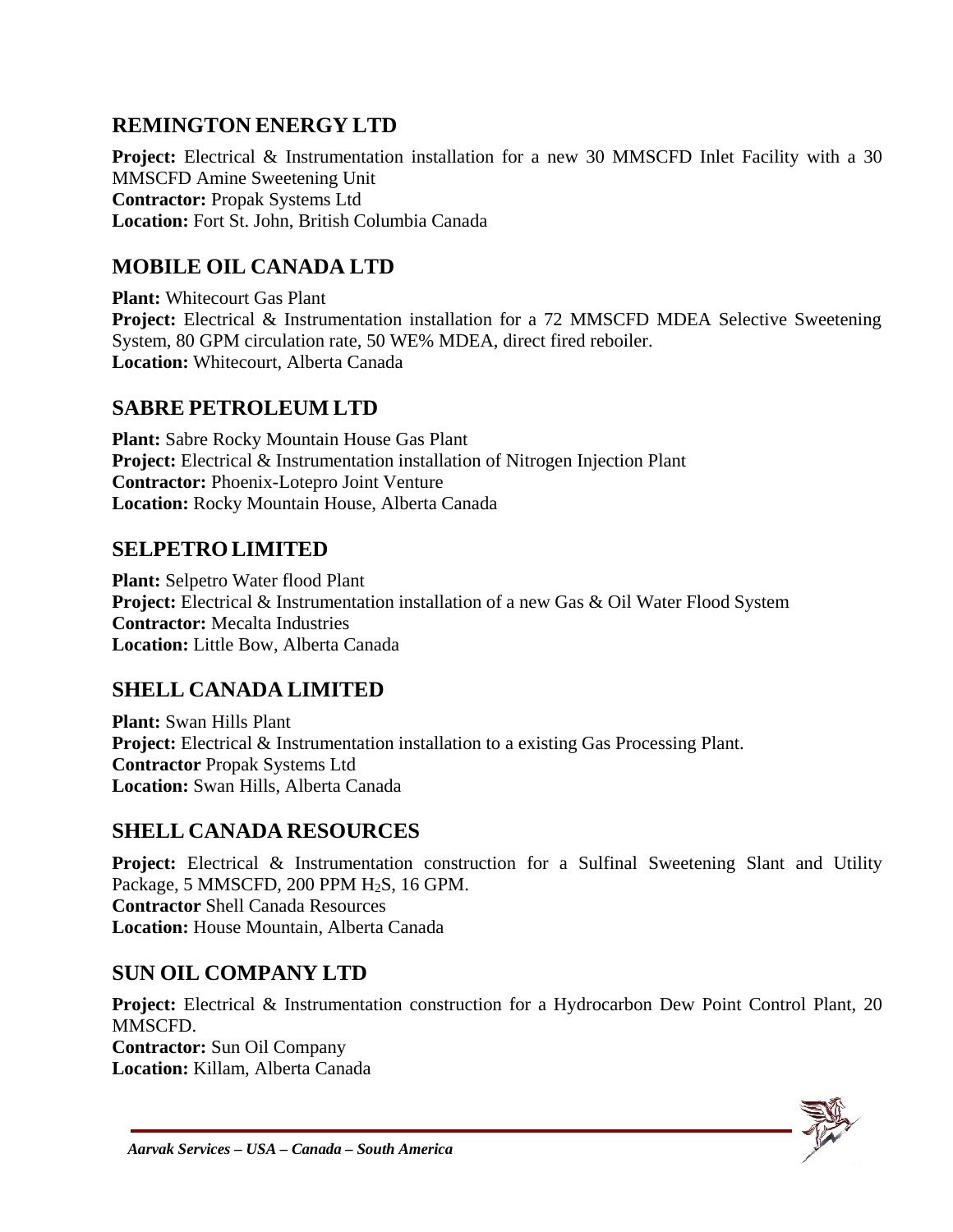### **TELESIS OIL & GAS**

**Project:** Electrical & Instrumentation installation for a 1 MMSCFD LPG Recovery Plant using a 75 HP Mycom P6WB compressor. Joules- Thompson expansion valve cools to  $-130$  °F to a stainless steel deethanized, low temperature designed to –238 ºC **Contractor:** Propak Systems Ltd **Location:** Renwick, Ontario Canada

#### **TEXACO CANADA RESOURCES LTD**

**Plant:** Texaco Bonnie Glen Gas Plant **Project:** Electrical & Instrumentation installation of Recovery Liquid fraction facility **Contractor:** Corp Projects ltd **Location:** Bonnie Glen, Alberta Canada

#### **TEXACO CANADA RESOURCES LTD**

**Plant:** Wabasca Compressor Station **Project:** Electrical & Instrumentation installation for a new Compressor Station Facility **Contractor:** Corp Projects Ltd **Location:** Wabasca, Alberta Canada

#### **TEXACO CANADA RESOURCES LTD**

**Plant:** Bonnie Glenn Gas Plant **Project:** Electrical & Instrumentation installation to a Gas Processing Plant **Contractor:** Phoenix Constructors Ltd **Location:** Bonne Glenn, Alberta Canada

### **TURBO RESOURCES LTD**

**Plant:** Turbo Refinery **Project:** Instrumentation and electrical installations of complete grassroots oil and gas refinery. **Contractor:** Turbo Resources Ltd **Location:** Balzac, Alberta Canada

#### **UNOCAL CANADA**

**Project:** Electrical & Instrumentation installation for a new 4 MMSCFD Refrigeration Plant using a P4B reciprocating compressor. Complete with inlet separator, gas/gas chiller, and stabilizer. **Contractor:** Unocal Canada **Location:** Vega, Alberta Canada

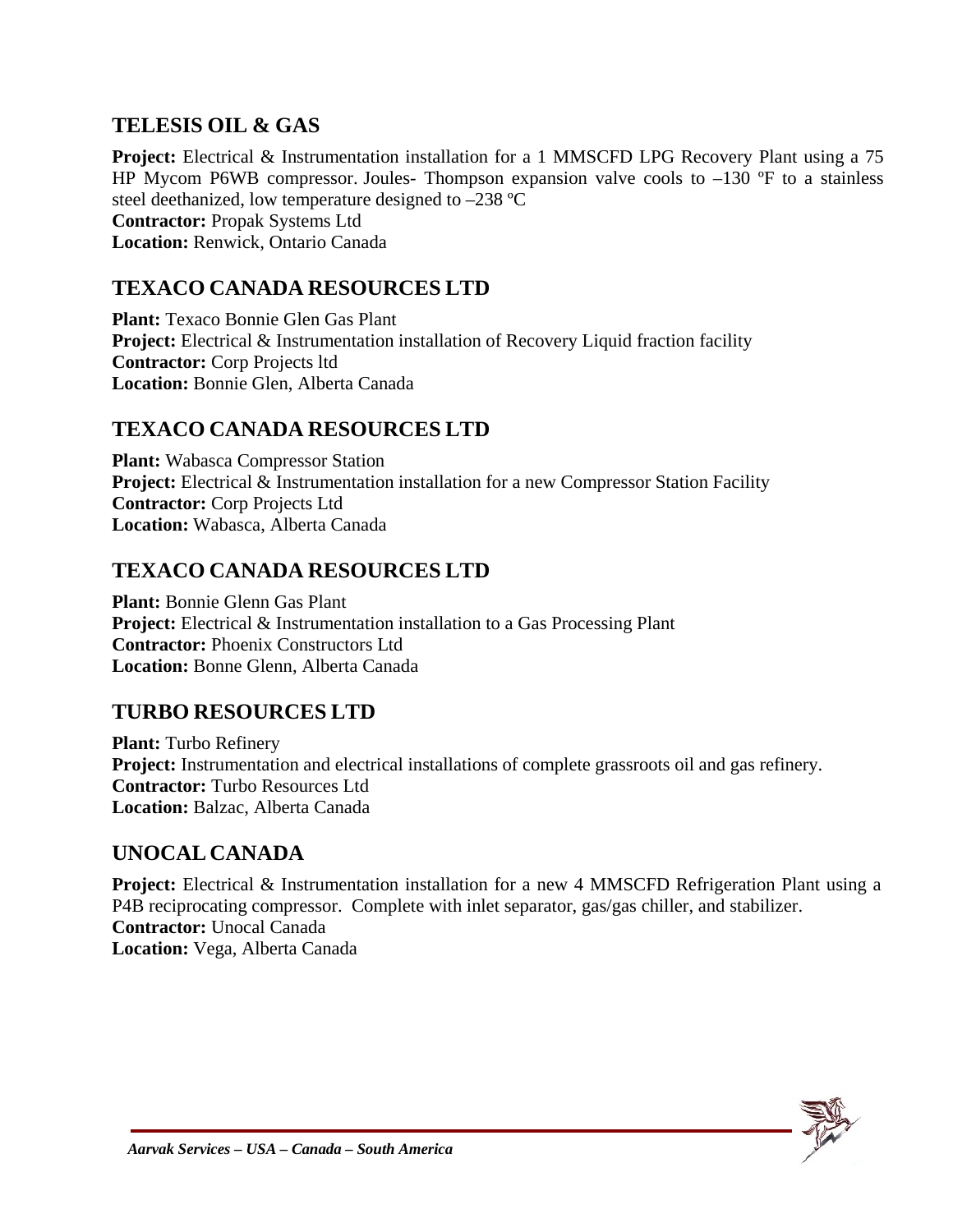## **UNITEX PETROLEUM CORPORATION**

**Plant:** Hotchkiss Compressor Station **Project:** Electrical & Instrumentation installation to a Hotchkiss Compressor Station **Contractor:** Propak Systems Ltd **Location:** Manning, Alberta Canada

## **WAINOCO OIL & GAS**

**Project:** Electrical & Instrumentation installation to a Dew Point Control Plant, complete with Mycom 6B-refrigeration compressor, 106/5 BPD of LPG mix. The mechanical refrigeration consists of a 125 HP electric driven Mycom 6B compressor. Low temperature separator operates at a temperature of  $-30$ ºF with subsequent flash cooling.

**Location:** Gilby, Alberta Canada

### **WAINCO OIL & GAS LTD**

**Plant:** Wainoco Gilby Gas Plant

**Project:** Electrical & Instrumentation installation to a new 5 MMSCFD Mechanical Refrigeration Plant with future provisions for LPG recovery. Mechanical refrigeration systems consist of a Mycom 62B of 8 B (modification to either possible) with a 100 HP electric drive unit. **Location:** Beaver Lodge, Alberta Canada

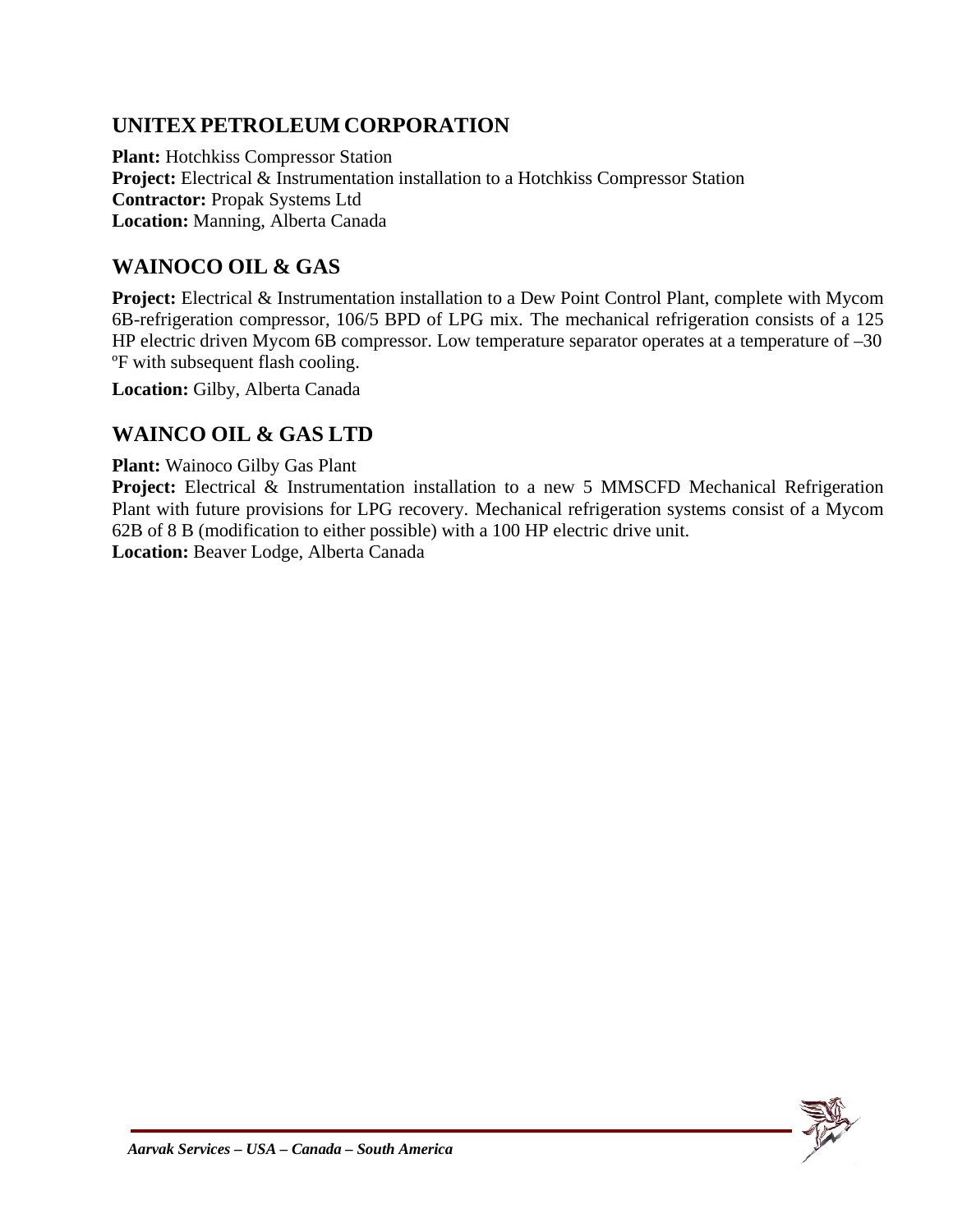## **SOUTH AMERICA PROJECTS**

## **CHACO S.A.**

**Plant:** Carrasco Amine **Project:** EPC Turnkey Project consisting of an addition of a 70VVSCFD CO<sub>2</sub> Extraction Amine Plant. Plant design based on 410 USGM amine circulation 35W% DEA for removal of 5.0 Mol% CO2 concentration to 1.4 Mol% PSIG **Contractor:** Propak Systems Ltd **Location:** Carrasco Cochabamba Bolivia SA

## **ENERSA ENERGIA INTEGRAL S.A. (ENERSA S.A.)**

**Plant:** Carrasco Gas Processing Plant **Project:** 70 MMSCFD Cryogenic Turbo Expander Plant to recovery NGL's with 94.8% propane recovery, operating at 140 ºF Cryogenic Facility. **Contractor:** Propak Systems Ltd **Location:** Carrasco Cochabamba Bolivia SA

## **PETROLEOS MEXICANOS (PEMEX)**

**Plant:** Pemex Refinery **Project**: C02 Removal Unit addition to the existing Oil Refinery **Contractor:** Propak Systems Ltd **Location:** Reynosa, Mexico SA

## **PETROECUADOR (PETROINDUSTRIAL):**

**Plant:** Secoya Station Gas Liquids Recovery Facility **Project**: C02 Removal Unit addition to the existing Oil Refinery **Project:** A 30 MMSCFD LPG Recovery Plant, Field Testing/Inspection and Evaluation of Field Flare Gas and Potential Liquids Receiver from 27 field production sites. **Contractor:** Propak Systems Ltd **Location:** Secoya, Province of Sucumbios, Ecuador, S.A.

## **TOTAL AUSTRAL**

**Plant:** Canadon Alfa Turbo Expansion Facility

**Project:** 280 MMSCFD Dew Point Control Refrigeration Plant using a 750 HP driven Mycom Screw Compressor for refrigeration compression and Glycol spray injection dehydration. The plant consist of 16 modules: inlet/sales metering skid, inlet free water KO skid, refrigeration chiller skid with overhead gas/gas exchanger skid, low temperature separator skid, condensate metering skid with overhead (stacked) condensate flash drum skid, condensate booster and export pump skid, utility fuel gas skid, glycol regeneration system skid, refrigeration compressor suction scrubber and economizer skid, refrigeration compressor and lube oil scrubber skid, and pipe rack skids plus the aerial propane cooler and rigid frame compressor building.

**Contractor:** Propak Systems Ltd

**Location:** Canadon Alfa, Argentina SA